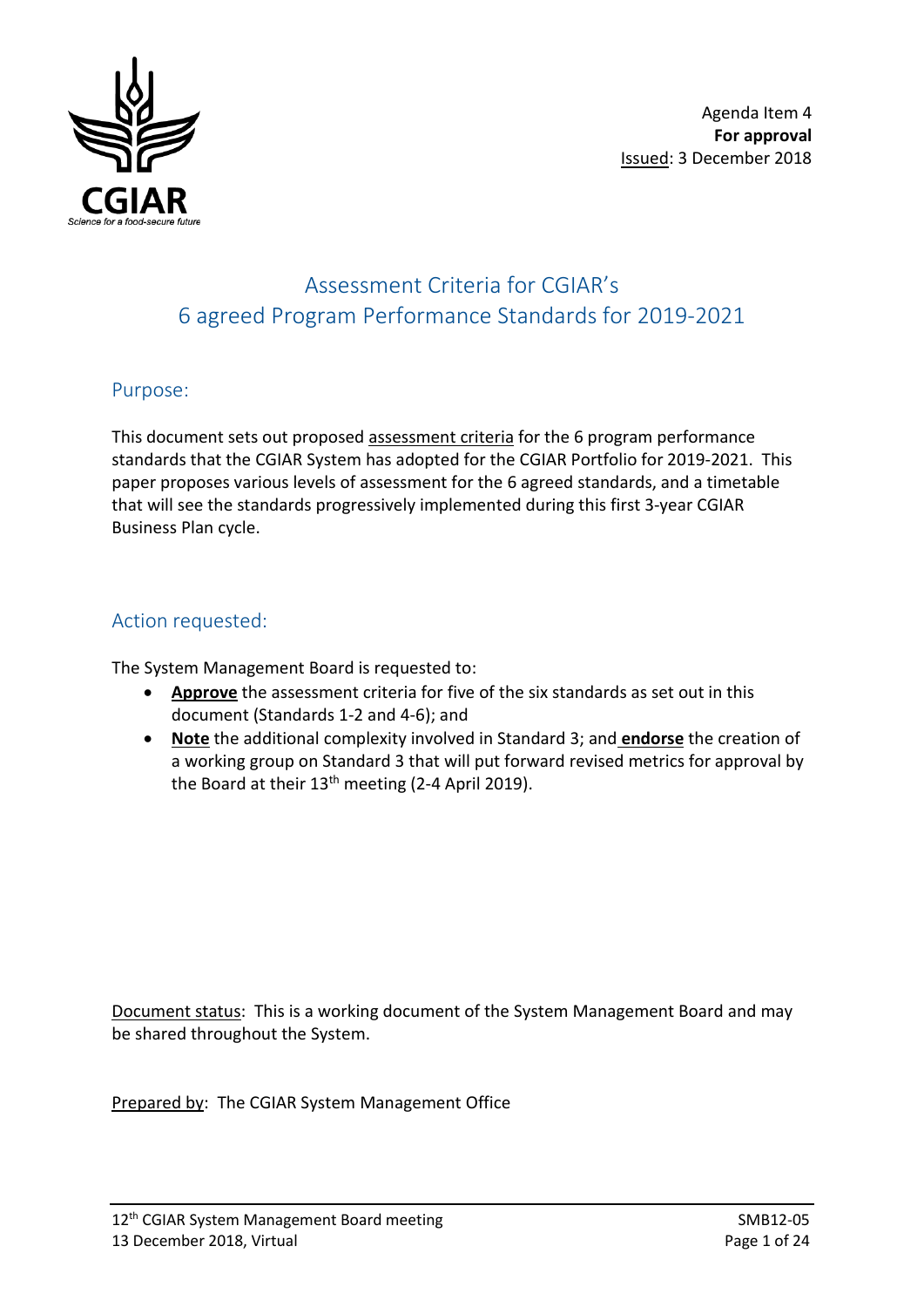# Part A - Background

- 1. **As an essential part of CGIAR's 12-point program performance framework endorsed at its 7th meeting over 15-16 November 2018** ('SC7')**, the System Council has approved the use of six (6) Program Performance Standards** ('Standards') **for Business Plan Cycle 1 (2019-2021)**.
- 2. **The agreed Standards are set out in Table 1** (following), having been developed during 2018 based on widespread consultation during key CGIAR System stakeholders, and endorsed by CGIAR's Research Leaders (September 2018), the System Management Board (10<sup>th</sup> meeting, 25-26 September 2018), and supported by the System Council's Strategic Impact, Monitoring and Evaluation Committee (13th meeting, 23 October 2018) in advance of SC7 deliberations.
- 3. **The three main objectives of the Standards**, as described in more detail in the SC7 meeting paper<sup>[1](#page-1-0)</sup> are to:
	- To *provide assurance* to CGIAR System Funders and other stakeholders that program management standards are high, and that they can invest with confidence;
	- To *improve program performance management* across CGIAR wherever needed; and
	- To *focus Program efforts* on a limited number of well-defined high-priority areas identified jointly by key stakeholders, in each business cycle, to complement (not replace) the more complex analysis carried out in program evaluations and appraisals.
- 4. Following SC7, written inputs were sought from Funders, CGIAR Research Leaders and the System Management Board itself which shaped the development of this document as presented.

<span id="page-1-0"></span> <sup>1</sup> [https://www.cgiar.org/wp/wp-content/uploads/2018/10/SC7-H\\_Program-Performance-Management-](https://www.cgiar.org/wp/wp-content/uploads/2018/10/SC7-H_Program-Performance-Management-Standards.pdf)[Standards.pdf](https://www.cgiar.org/wp/wp-content/uploads/2018/10/SC7-H_Program-Performance-Management-Standards.pdf)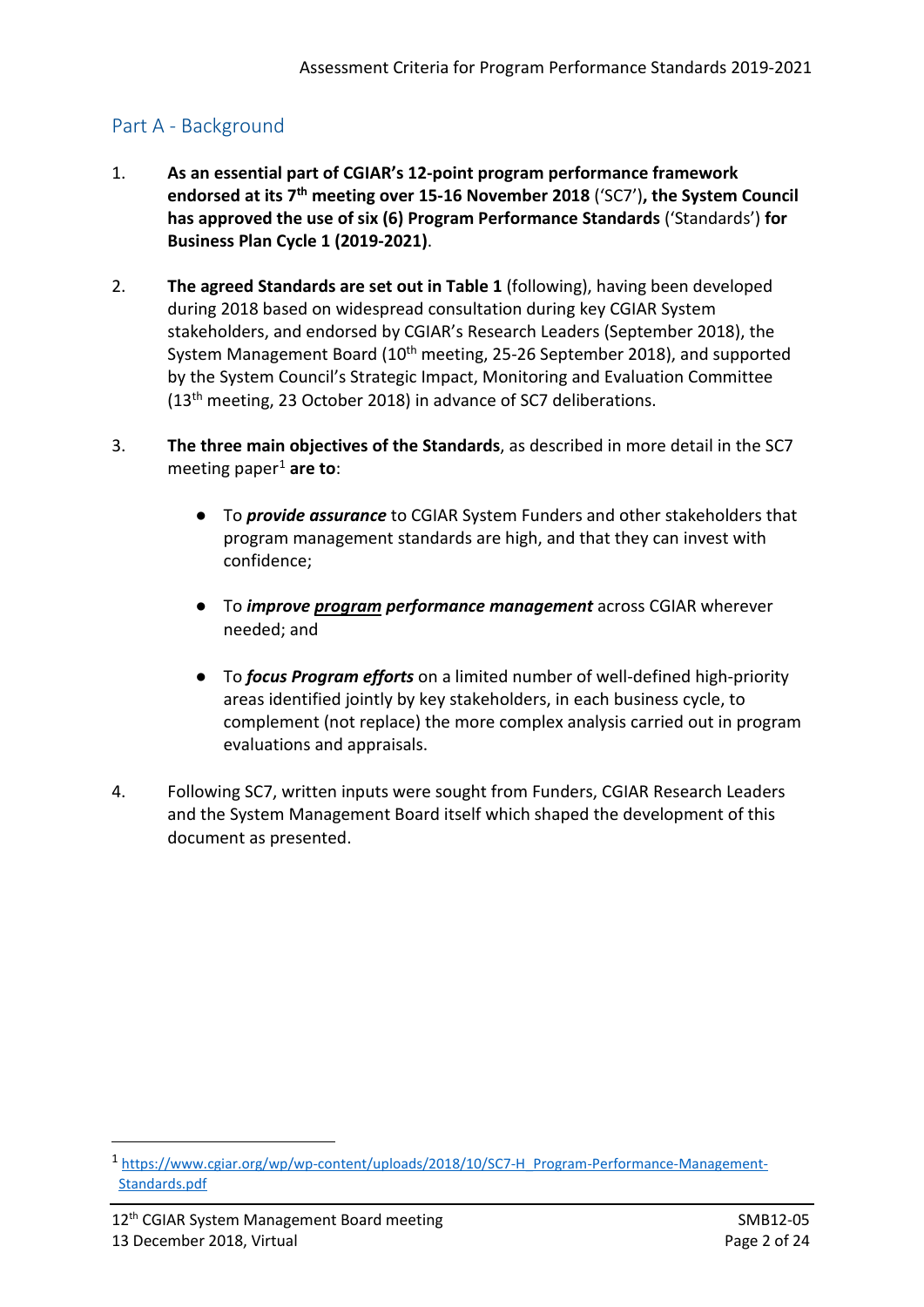**TABLE 1: LIST OF AGREED PROGRAM PERFORMANCE MANAGEMENT STANDARDS FOR FIRST CYCLE, 2019-2021 (FROM SC7 PAPER)**

| <b>STANDARDS FOR WHICH APPROVAL OF</b><br><b>STANDARD WHERE CRITERIA TO BE</b><br><b>DEVELOPED BY APRIL 2019</b><br>ASSESSMENT CRITERIA REQUESTED AT SMB12                                       |                                                                                                                                                                                                                                              |                                                                                                                                                                                                                                  |  |  |
|--------------------------------------------------------------------------------------------------------------------------------------------------------------------------------------------------|----------------------------------------------------------------------------------------------------------------------------------------------------------------------------------------------------------------------------------------------|----------------------------------------------------------------------------------------------------------------------------------------------------------------------------------------------------------------------------------|--|--|
| Overarching aim                                                                                                                                                                                  | <b>Standard for all programs to meet</b><br>in first cycle (2019-2021)                                                                                                                                                                       | Proposed (draft) metric, assessed<br>by appropriate independent body                                                                                                                                                             |  |  |
| Provide assurance to Funders and<br>other stakeholders that all projects<br>in program are appropriate and<br>relevant (by Cycle 1)                                                              | 1. Program has a transparent and<br>logical process for selection,<br>prioritization and inclusion of new<br>projects and withdrawal of projects<br>from Program.                                                                            | Qualitative assessment (using<br>various agreed assessment levels<br>i.e. 'a rubric') of quality of process<br>and documentation.                                                                                                |  |  |
| CGIAR recognized as a global leader<br>for the science of gender in<br>agriculture, integration of high-<br>quality gender research throughout<br>the CGIAR research<br>portfolio (by Cycle 2-3) | 2. Correct reporting of gender within<br>the research portfolio. (Note that<br>the management standard is part<br>of a wider set of agreed actions<br>toward meeting CGIAR gender<br>objectives.)                                            | CGIAR cross-cutting gender<br>markers fully and accurately<br>applied.                                                                                                                                                           |  |  |
| Provide assurance to Funders and<br>other stakeholders that CGIAR<br>pooled budgets (W1/2) are<br>effectively and efficiently managed<br>(by Cycle 1)                                            | 3. Program has transparent systems<br>for planning and managing budgets<br>to reach program objectives, and<br>clear and efficient division of<br>responsibility between Programs<br>and their implementing partners<br>(including Centers). | a. Annual Plan of Work and<br>Budget makes clear logical<br>links between budgets and<br>activities<br>b. Budget holder<br>responsibilities for key<br>Program staff are clearly<br>assigned and documented for<br>W1/2 funding. |  |  |
| Provide assurance to Funders and<br>other stakeholders that the program<br>is managed effectively to further<br>stated objectives and SRF targets.<br>(by Cycle 1)                               | 4. Program progress and priorities are<br>regularly reviewed, and logical and<br>transparent decisions are taken<br>about (re)prioritization of W1/2<br>funding, including activities to<br>expand or cut back.                              | Qualitative assessment (using<br>agreed rubric) of the quality of<br>analysis and process.                                                                                                                                       |  |  |
| Provide assurance to Funders and<br>other stakeholders that CGIAR<br>results reporting is high quality and<br>credible and supported throughout<br>by high-quality evidence. (Cycle 2-3)         | 5. CGIAR program reporting (annual<br>reports, common reporting<br>indicators, outcome-impact case<br>studies) is of adequate quality and<br>the evidence presented is properly<br>archived, linked and accessible.                          | Qualitative assessment (using<br>agreed rubric) of the quality of<br>program reporting, supported by<br>random sampling to look at<br>specific aspects in more detail.                                                           |  |  |
| <b>CGIAR programs and projects</b><br>adequately transparent to<br>international standards, such as<br>IATI https://iatistandard.org/en/abo<br>ut/iati-standard/ (Cycle 2-3)                     | 6. All key program and project<br>documents accessible and findable<br>to be viewed electronically by<br>System Organization and System<br>advisory entities.                                                                                | An agreed list of key documents is<br>available in agreed locations, with<br>working links.                                                                                                                                      |  |  |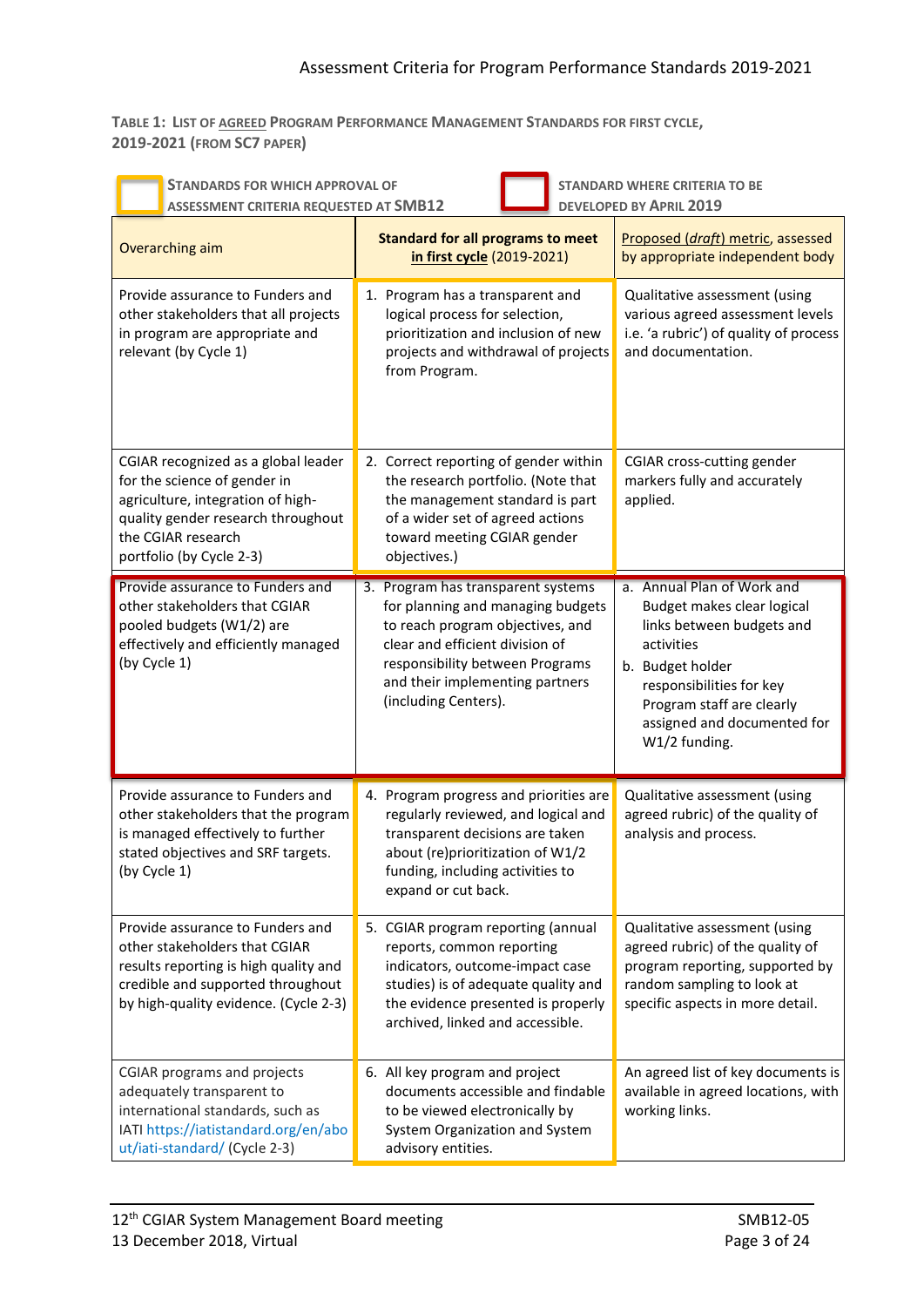# Part B – Definitions used in this paper

- 4. As terms are not always used consistently across CGIAR and our partners, in this paper, the following definitions are adopted:
	- *Pooled Program funding -* Any pooled funds allocated to the 'Program' being assessed to support programmatic objectives. This currently refers to funding from Windows 1 and 2 of the CGIAR Trust Fund.
	- Program Used to allow for future application of the standards to any initiatives or groups of projects that are managed as a Program. Currently, in CGIAR's terminology, 'Programs' means CGIAR Research Programs and Platforms. It is recognized that not all the individual standards can apply to 'Platforms', and the specific standards to be assessed will be agreed in advance with individual Platforms.
	- **Program Management and Governance** The exact configuration will vary by Program. Management will normally include the Program Management team and representatives of the main Program Partners (including those outside CGIAR). Governance structures may be, for example, a combination of the Board of the Lead Center plus an Independent Steering Committee or Independent Advisory Committee. The specific management and governance structures used by each Program are defined and made available to assessors in Standard 6.
	- *Project -* An intervention designed to achieve specific objectives within a specified amount of funding and implementation period. A project is usually funded from a single source (either a bilateral grant or pooled funding) and has its own documentation[2](#page-3-0).
	- *Rubric –* A tool used to rank a set of assessment criteria (often qualitative) into different grades or levels of achievement. The objective is that both the assessor and the body/Program whose work is being assessed will be clear about the criteria that are being used and the level that is expected. Each rubric contains four levels which correspond to the following general concepts:
		- i. Level 1: Ad hoc or non-existent (possibly with some inconsistent formalization)
		- ii. Level 2: Formalized but inconsistent
		- iii. Level 3: Formalized and consistent
		- iv. Level 4: Excellent practice
	- *Specified System Entity -* One of a small number of specified entities of the CGIAR system with responsibility for advice or oversight. These include the CGIAR System Management Office, the CGIAR Internal Audit Function and the Advisory Services Shared Secretariat.

<span id="page-3-0"></span><sup>&</sup>lt;sup>2</sup> This is a standard international definition and sticks close to that of the CGIAR-MELCOP glossary but note it does not match the MARLO system definition of a 'project'.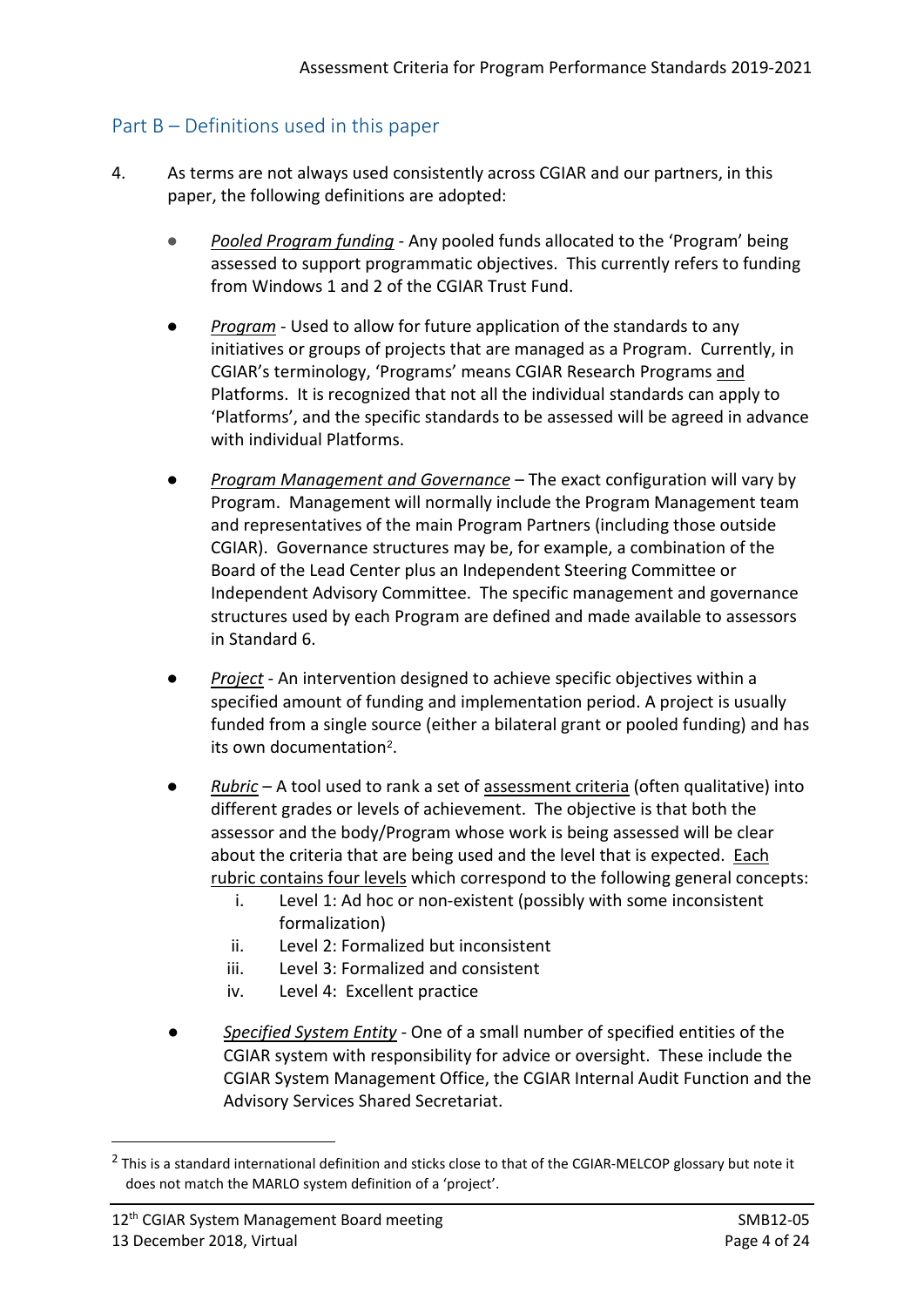# Part C – Approach to assessment of the 6 agreed Standards (2019-21)

### *Metrics to form the basis of assessing the 6 Standards*

- 5. **Each of the 6 Standards** was presented at SC7 with a **proposed metric** for its assessment (refer 3<sup>rd</sup> column, table 1 above). Those metrics were proposed according to four criteria set out at paragraph 3 of the [SC7 meeting paper.](https://www.cgiar.org/wp/wp-content/uploads/2018/10/SC7-H_Program-Performance-Management-Standards.pdf) A fifth important criterion is that:
	- *Metrics are specified in sufficient detail to avoid the need for assessors to make individual judgments of quality and increase replicability.*
- 6. The **metrics will be piloted in late 2019 (date to be agreed)**, using available 2019 data, with no repercussions for Programs. This will give a chance for both Programs and assessors to fully understand the metrics, the pass level and the process of assessment, to tweak any aspects of the metrics that do not work well in practice, and to give the Programs a chance **to prepare for the official assessment in the**  second half of 2020, which will be based on 2019-2020 data<sup>3</sup>. Since the pilot is a learning exercise for both sides, and some data used will have been prepared before the existence of the standards, the pilot results will be restricted to the assessors and the individual Programs assessed, and in no circumstances will be used for assessment or comparison of Programs.
- 7. The pilot will be arranged in the second half of 2019, at a mutually convenient time for Programs and assessors. Since this is a desk exercise, the main effort required from Programs will be to get existing documents online and available for assessors to read.

# *Assessment mechanism for the Metrics*

- 8. As agreed at SC7, **the evaluation senior specialist in the new CGIAR Advisory Services Shared Secretariat will be the responsible officer for undertaking the periodic independent assessment of whether Programs met the Standards**, working across other advisory bodies as required to obtain expert data<sup>[4](#page-4-1)</sup>.
- 9. Referring to the definition of rubrics in part B above, **the proposed pass level for this first set of Standards is Level 3 for four of the six Standards that have 'rubrics' as their basis of assessment**. This reflects the considerable additional investment and time that is required to reach Level 4 – in particular, in management information systems, evaluation and impact assessment. *Level 4 is only defined in broad outline in the current tables, and it will be specified in 2020-2021 as part of the proposal for the next cycle of standards and metrics for 2022-2024.*

<span id="page-4-0"></span><sup>&</sup>lt;sup>3</sup> See 'Scope' section for each of the specific Standards for more details

<span id="page-4-1"></span><sup>4</sup> Refer SC/M7/DP6, item ii of the System Council Chair's Summary of SC7: [https://www.cgiar.org/wp/wp](https://www.cgiar.org/wp/wp-content/uploads/2018/05/SC7-Chairs-Summary.pdf)[content/uploads/2018/05/SC7-Chairs-Summary.pdf](https://www.cgiar.org/wp/wp-content/uploads/2018/05/SC7-Chairs-Summary.pdf) .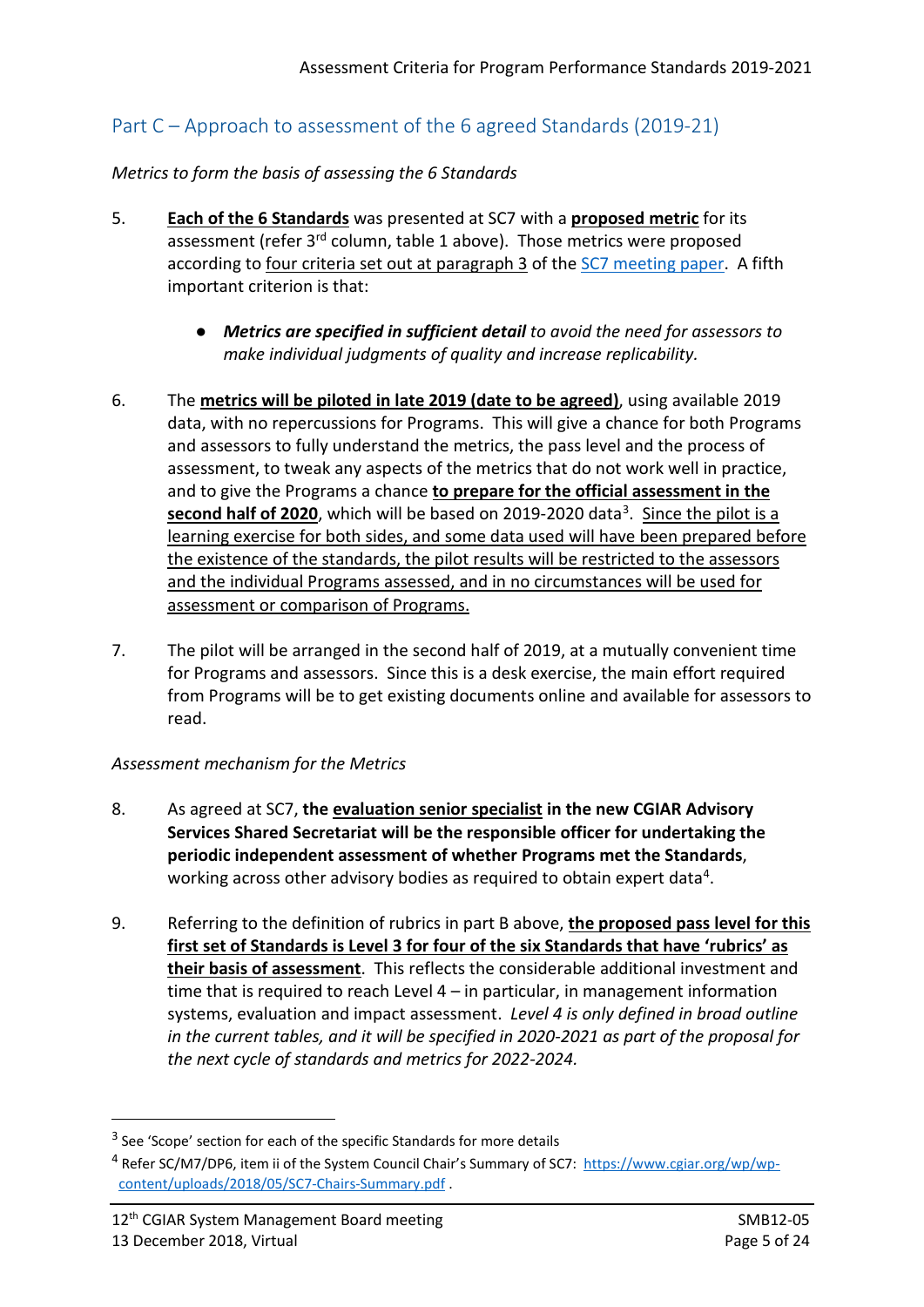# Part D – Introducing the 6 Standards and their assessment level(s)

10. The index below sets out the 6 agreed Standards, with the page referenced for the proposed metric and assessment rubric/methodology:

| STANDARD 1: ADDING AND WITHDRAWING PROJECTS FROM A PROGRAM | 8  |
|------------------------------------------------------------|----|
| STANDARD 2: IDENTIFICATION OF GENDER RELEVANCE             | 11 |
| STANDARD 3: FINANCIAL MANAGEMENT OF POOLED PROGRAM FUNDING | 12 |
| STANDARD 4: PRIORITIZATION OF POOLED FUNDING               | 16 |
| STANDARD 5: HIGH-QUALITY RESULTS REPORTING                 | 19 |
| STANDARD 6: AVAILABILITY OF PROGRAM/PROJECT INFORMATION    | 22 |

11. Table 2 (below), sets out a timetable for rolling out the Standards (slightly amended from the SC7 paper). It includes a pilot of the standards in 2019, before formal assessment is undertaken in the second half of 2020.

**TABLE 2: PROPOSED TIMELINE FOR PERFORMANCE STANDARDS USE AND FUND ALLOCATION IN FIRST CYCLE (UPDATED POST SC7)**

| <b>Dates</b>         | Years                    | Action                                                                                                                                                                                                                                                              | <b>Responsibility</b>                                                                   |
|----------------------|--------------------------|---------------------------------------------------------------------------------------------------------------------------------------------------------------------------------------------------------------------------------------------------------------------|-----------------------------------------------------------------------------------------|
| <b>Nov 18</b>        | Year 0                   | Standards for 2019-2021 confirmed by System Council<br>based on the recommendation of the SMB (and prior<br>endorsement of the programs). Responsibility for<br>independent assessment of standards agreed.                                                         | <b>SC</b>                                                                               |
| Dec 18               | Year 0                   | Metrics for the 6 program performance standards<br>approved by the System Management Board<br>considering inputs of System Council (including<br>SIMEC), Centers and programs as collated by the SMO.                                                               | <b>SMB</b>                                                                              |
| Dec 18-<br>15 Jan 19 | Year $0$                 | Preparation of Annual Plans of Work and Budget<br>(POWB): Programs need to include any investment<br>needed to meet standards in their POWB for Year 1.<br>Most actions in cycle 1 will not require significant<br>additional financial investment by the programs. | Programs                                                                                |
| Apr-Jun<br>2019      | Year 1<br>Q <sub>2</sub> | Timetable and process for pilot of metrics for the 6<br>standards to be agreed between Program Leaders,<br>SMO and Advisory Services Shared Secretariat                                                                                                             | Program leaders, SMO,<br><b>Advisory Services</b><br><b>Shared Secretariat</b>          |
| Sept-Oct<br>2019     | Year 1<br>$Q3-Q4$        | Programs need to include any investment needed in<br>their POWB for Year 2, as above, with a view to 2020<br>POWB's being approved earlier (i.e. Q4 of 2019, for<br>2020 implementation).                                                                           | Programs                                                                                |
| Oct-Nov<br>2019      | Year 1<br>Q4             | Metrics piloted, details improved, and final wording<br>agreed.                                                                                                                                                                                                     | Senior evaluation<br>specialist, Shared<br>Secretariat and SMO,<br>with Program leaders |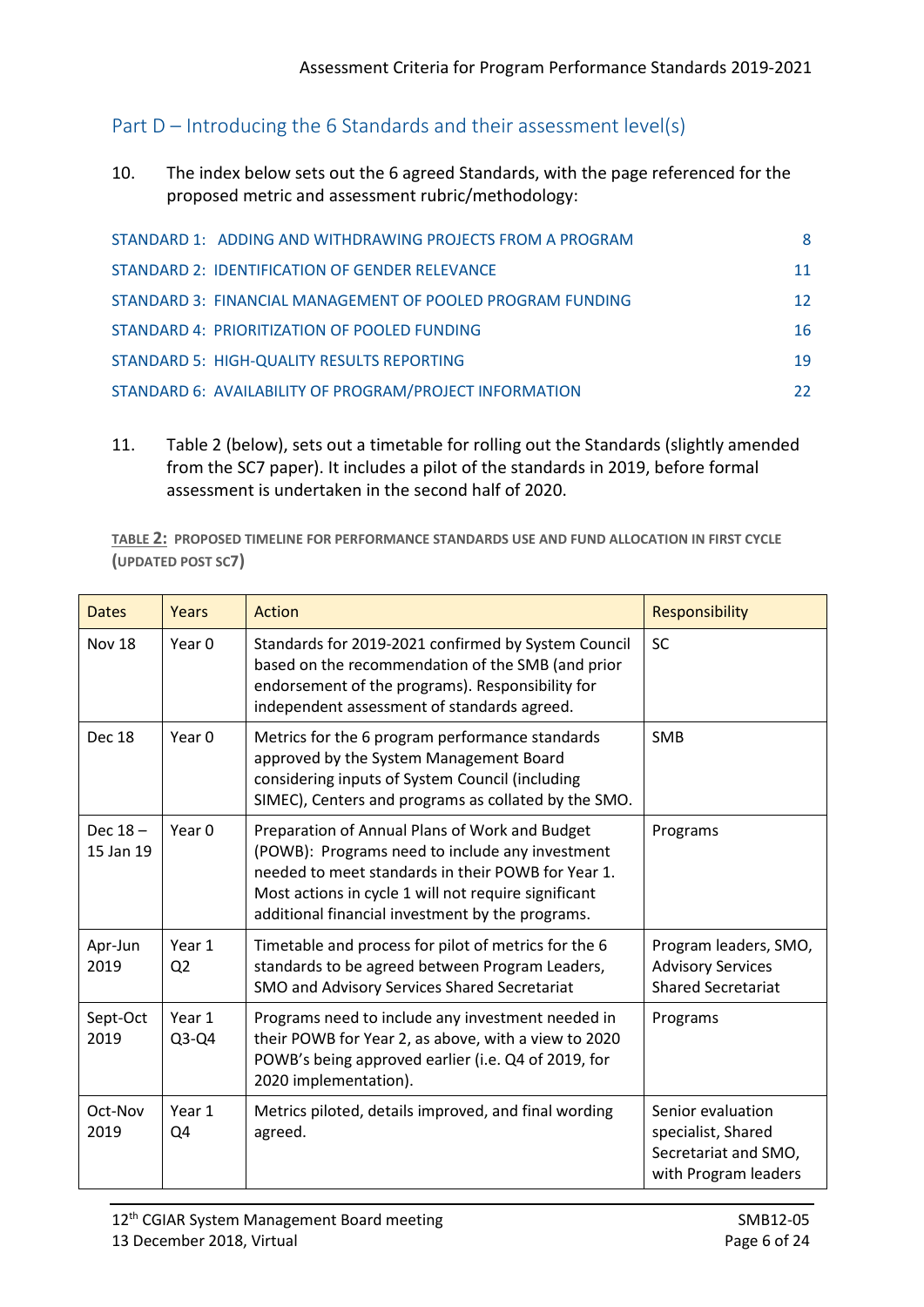# Assessment Criteria for Program Performance Standards 2019-2021

| <b>Dates</b>                                                          | Years                    | <b>Action</b>                                                                                                                                                                                                                                                                                                                                                                                                                                                                                                                                                                                                                                                                                                                                                                                                                                                                                                                                                                                                                                                                                                                                                         | Responsibility                                                                                                                 |
|-----------------------------------------------------------------------|--------------------------|-----------------------------------------------------------------------------------------------------------------------------------------------------------------------------------------------------------------------------------------------------------------------------------------------------------------------------------------------------------------------------------------------------------------------------------------------------------------------------------------------------------------------------------------------------------------------------------------------------------------------------------------------------------------------------------------------------------------------------------------------------------------------------------------------------------------------------------------------------------------------------------------------------------------------------------------------------------------------------------------------------------------------------------------------------------------------------------------------------------------------------------------------------------------------|--------------------------------------------------------------------------------------------------------------------------------|
| July-Aug<br>2020                                                      | Year 2<br>Q <sub>3</sub> | Independent assessment of performance standards<br>for each program. Stable funding within 2019-2021<br>cycle.                                                                                                                                                                                                                                                                                                                                                                                                                                                                                                                                                                                                                                                                                                                                                                                                                                                                                                                                                                                                                                                        | Senior evaluation<br>specialist, Shared<br>Secretariat                                                                         |
| Oct-Nov<br>2020<br>(process<br>es from<br>proposal<br>to<br>approval) | Year 2<br>Q4             | Discussion on performance standards and reports for<br>current cycle. Performance standards proposed for<br>following cycle, endorsed by program leaders,<br>recommended by SMB and approved by SC.                                                                                                                                                                                                                                                                                                                                                                                                                                                                                                                                                                                                                                                                                                                                                                                                                                                                                                                                                                   | SMO, Program leaders,<br>SMB, SC                                                                                               |
| Jan 2021                                                              | Year 3<br>Q1             | Programs draft their revised proposals/<br>implementation plans for the next 3- year cycle. This<br>should include any investments needed to meet the<br>agreed next cycle of standards.<br>For CRPs that will continue on to a next cycle, the<br>involved Centers draft their revised proposals/<br>implementation plans for the next 3- year cycle. This<br>should include any investments needed to meet the<br>agreed next cycle of standards. For programs that do<br>not meet certain current standard(s), this should also<br>include an annex with a written response to the<br>independent assessment, with information on any<br>improvements already made and a performance<br>improvement plan to meet the relevant standard(s)<br>before end of year.<br>For new CRPs (in the next cycle), an annex should<br>explain any relationship with previous/phased out<br>CRPs (if any) and how the performance standards will<br>be carried forward/continued. If the new CRP does not<br>build on previous CRPs, then an annex could explain<br>how the involved Centers apply their experiences with<br>involvement in other/previous CRPs in this new CRP. | Programs                                                                                                                       |
| March<br>2021                                                         | Year 3<br>Q1             | Programs that failed standard(s) in previous cycle:<br>annual report includes a section on improvements<br>made in response.                                                                                                                                                                                                                                                                                                                                                                                                                                                                                                                                                                                                                                                                                                                                                                                                                                                                                                                                                                                                                                          | Programs                                                                                                                       |
| May<br>2021                                                           | Year 3<br>Q <sub>2</sub> | Quality at Entry assessment for new<br>proposals/implementation plans.<br>Passing the standards is a 'necessary but not sufficient'<br>condition for future funding.<br>Passing performance assessment or satisfactory self-<br>report on improvement required as 'entry ticket'.<br>If self-reporting is not convincing, limited checks could<br>be carried out.                                                                                                                                                                                                                                                                                                                                                                                                                                                                                                                                                                                                                                                                                                                                                                                                     | External independent<br>assessors, as<br>moderated by the<br>System's Independent<br>Science for<br><b>Development Council</b> |
| Nov 2021                                                              | Year 3<br>Q4             | Approval of new Portfolio/ proposals/ implementation<br>plans                                                                                                                                                                                                                                                                                                                                                                                                                                                                                                                                                                                                                                                                                                                                                                                                                                                                                                                                                                                                                                                                                                         |                                                                                                                                |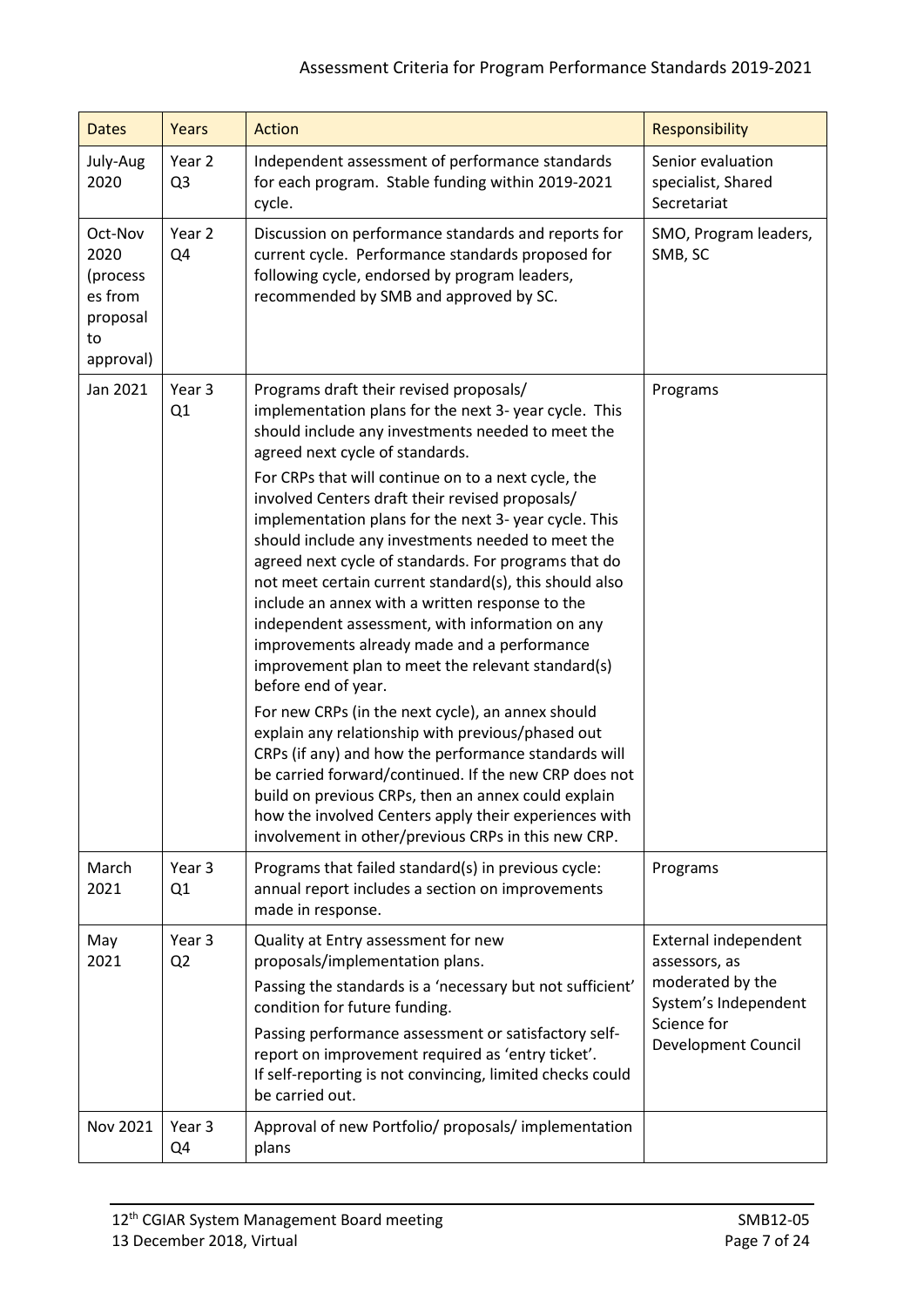### <span id="page-7-0"></span>STANDARD 1: ADDING AND WITHDRAWING PROJECTS FROM A PROGRAM

# **Full title of standard: Business Cycle 2019-2021 Standard 1: Program has a transparent and logical process for selection, prioritization and inclusion of new projects and withdrawal of projects from the Program**.

**Rationale for standard:** The addition of a new project to a Research Program is a key decision point, which influences effective (implicit) AR4D priorities and Program coherence[5.](#page-7-1) The unplanned withdrawal of a project also needs oversight.

**Scope:** This standard is applicable to projects added in the Business Plan period only (not applied retrospectively). The pilot exercise to be carried out in 2019 will be used to trial and hone sampling methods and may look at some earlier projects as well (as examples only).

**Documentation required for assessment:** Management documents and minutes of meetings of Program Management and Governance bodies and Center bodies; Project documentation. These should be clearly accessible and identifiable on line (internally in CGIAR) to pass the transparency requirement for this standard. (Also see Standard 6).

**Expertise required for assessment:** General management /organizational development; General understanding of international agricultural research for development; Access to statistician (for sampling).

<span id="page-7-1"></span> <sup>5</sup> Nearly all past evaluations of CGIAR Research Programs have recommended "more rigorous and transparent priority setting mechanisms at the CRP level for allocating W1/W2 funding and tapping W3 and bilateral funds" and noted that "Program coherence depends largely on the extent to which Program management has an ability to influence Program design….the size and use of the Window 1/Window 2 envelope … and the theory of change (ToC) …being co-developed and shared amongst the partners within a Program". (CGIAR-IEA Synthesis of CRP Evaluations and Background Paper, 2016)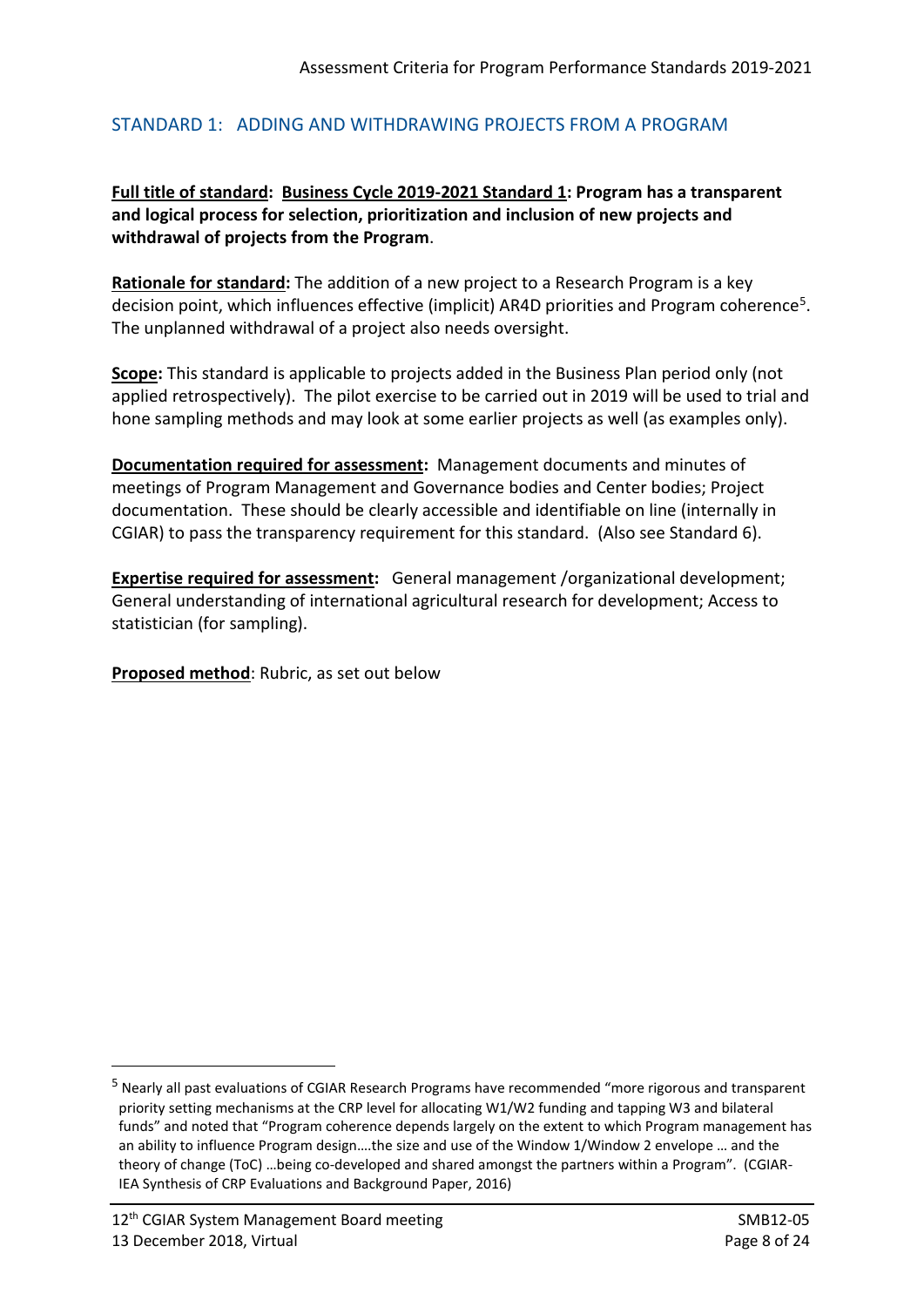| Level 1                                    | Level 2                            | Level 3                                               | Level 4                                                           |
|--------------------------------------------|------------------------------------|-------------------------------------------------------|-------------------------------------------------------------------|
|                                            |                                    | (Proposed pass level for Business Cycle 1)            | (Potential pass level for Business Cycle 2)                       |
| <b>SUMMARY RUBRIC</b>                      |                                    |                                                       |                                                                   |
| No consistent process                      | A process exists for adding        | There is a logical, coherent, consultative and        | There is a logical, coherent, consultative and                    |
| exists for adding or                       | or withdrawing projects, but       | transparent process for adding and withdrawing        | transparent process for adding and withdrawing                    |
| withdrawing projects.                      | it fails to meet one or more       | projects, that includes a check on how new            | projects, that includes an assessment of key Quality of           |
|                                            | criteria (coherence, Program       | projects fit with the Program Theory of Change and    | Research for Development (QoR4D) criteria                         |
|                                            | involvement, transparency          | agreed Program priorities.                            |                                                                   |
|                                            | and consistency).                  |                                                       |                                                                   |
| SPECIFIC CRITERIA TO ASSESS FOR EACH LEVEL |                                    |                                                       |                                                                   |
| One or more of the                         | There is a structured<br>$\bullet$ | The decision-making process is:                       | All of the following should apply:                                |
| following applies:                         | and recorded process               | Logical and coherent: based on a set of clearly<br>a. | The decision-making process passes Level 3.<br>$\bullet$          |
| There is no<br>$\bullet$                   | consistently used for              | defined criteria* that are applied to the             | There is recorded evidence that the criteria have<br>$\bullet$    |
| consistent process                         | making decisions for               | decision to include/exclude each project.             | been thoroughly considered in decision making.                    |
| and/or criteria for                        | adding/withdrawing                 | Criteria must include, at minimum, that               | In addition, there is evidence from the records that<br>$\bullet$ |
| adding/withdrawing                         | projects to/from the               | projects must make a clear contribution to the        | the criteria include consideration of all the                     |
| projects to/from the                       | Program.                           | Program theory of change, fit with expressed          | following areas (from QoR4D):                                     |
| Program.                                   | Documentation for                  | Program priorities and have clearly defined           |                                                                   |
| There is a lack of                         | projects includes a                | and measurable plans for activities and               | i) Relevance: Each proposed new project* has been                 |
| documentation for                          | short explanation of               | outputs. (However, at Level 3 the criteria may        | assessed for the relevance of the research objectives,            |
| projects explaining                        | why it was included in             | be limited, cf. Level 4.)                             | processes and findings to the problem context and to              |
| why they were                              | the Program.                       | b.<br>Based on appropriate Program involvement:       | society, associated with CGIAR's comparative                      |
| included in the                            | However, the process               | Program Management and Governance have                | advantage to address the problems.                                |
| Program.                                   | fails one or more of the           | been consulted on the criteria for                    | ii) Scientific credibility: Each proposed new project has         |
| Some projects                              |                                    | inclusion/withdrawal of projects, and no major        | been assessed for its design (sound and defensible                |
| appear to have been                        | following criteria (see            |                                                       | analysis and methodology) and evidence of building on             |
| added and                                  | level 3):                          | outstanding objections are registered.                | past scientific/research knowledge and methodologies              |
|                                            | Logical and based on<br>a.         | Program Management are directly involved in           | where relevant.                                                   |
| withdrawn in an un-                        | clearly defined criteria           | decisions on inclusion of 'large' or 'important'      | iii) Legitimacy: Each proposed new project has been               |
| transparent and/or                         | Appropriate<br>b.                  | projects (as defined in their agreed criteria)        | assessed to check that there has been adequate                    |
| ad hoc manner.                             | consultation                       | and in all decisions to withdraw projects from        | consideration of stakeholder interests, in particular             |
|                                            | Transparency<br>c.                 | the program (i.e. before planned finish date),        | national governments and partners. The need for                   |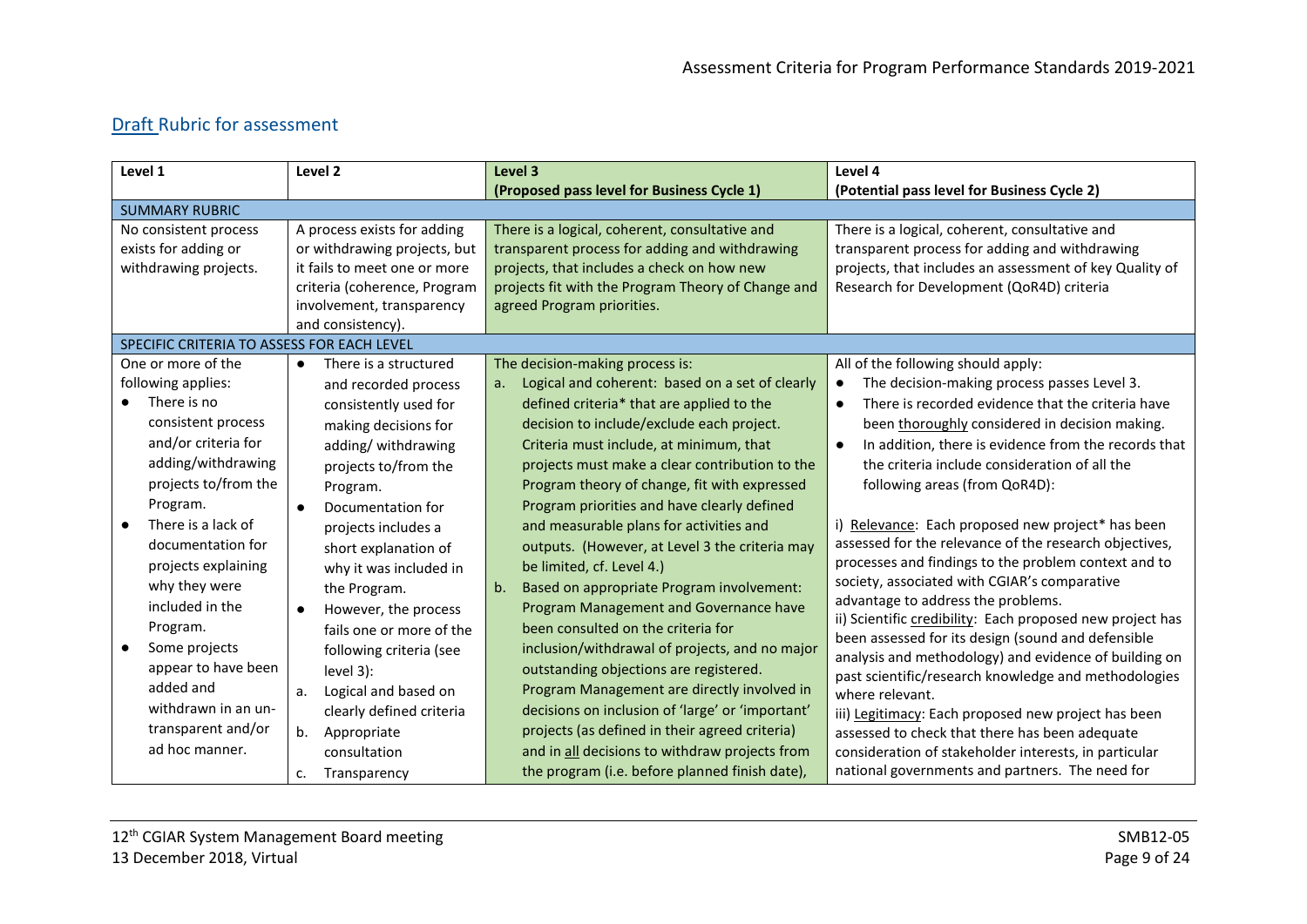| Level 1                                                                                                                               |    | Level 2                                                                        | Level 3                                                                                                                                                                                                                                                                                                                                                                                                                                                                                                                                                                                                                                                                                                       | Level 4                                                                                                                                                                                                                                                                                                                                                                                                                                                                                                                                                                                                                                                                                                                                                             |
|---------------------------------------------------------------------------------------------------------------------------------------|----|--------------------------------------------------------------------------------|---------------------------------------------------------------------------------------------------------------------------------------------------------------------------------------------------------------------------------------------------------------------------------------------------------------------------------------------------------------------------------------------------------------------------------------------------------------------------------------------------------------------------------------------------------------------------------------------------------------------------------------------------------------------------------------------------------------|---------------------------------------------------------------------------------------------------------------------------------------------------------------------------------------------------------------------------------------------------------------------------------------------------------------------------------------------------------------------------------------------------------------------------------------------------------------------------------------------------------------------------------------------------------------------------------------------------------------------------------------------------------------------------------------------------------------------------------------------------------------------|
|                                                                                                                                       |    |                                                                                | (Proposed pass level for Business Cycle 1)                                                                                                                                                                                                                                                                                                                                                                                                                                                                                                                                                                                                                                                                    | (Potential pass level for Business Cycle 2)                                                                                                                                                                                                                                                                                                                                                                                                                                                                                                                                                                                                                                                                                                                         |
| Decisions have<br>been made without<br>the appropriate<br>involvement of<br>Program<br>management and<br>Governance (see<br>level 3). | d. | Documentation as<br>described in Level 3<br>available for every new<br>project | and no major outstanding objections are<br>registered.<br>Transparent: i) Decisions about both<br>C.<br>inclusion/withdrawal or projects and selection<br>of criteria are on record and accessible to<br>specified System entities (see 'Definitions'). ii)<br>Documentation for every new project (added<br>as from July 2019) includes a short clear<br>explanation of why it was included in the<br>Program and its contribution to the Program<br>or sub-Program (e.g. FP) Theory of Change and<br>priorities. This may be recorded in MIS.<br>*The criteria should reflect 'proportionality', i.e.<br>less detailed analysis would be expected for small<br>projects, as defined in the Program's agreed | ethical clearance has been screened and any planned<br>action (e.g. IRB) recorded.<br>iii) <b>Effectiveness</b> : Each proposed new project has been<br>assessed to check the positioning of the project within<br>the appropriate Program Theory of Change; to ensure<br>that it is adequately linked to other projects and<br>programs, and that aspects such as leadership, capacity<br>development, M&E and support to the enabling<br>environment are adequately resourced, to position the<br>research for use.<br>Documentation for every new project should<br>$\bullet$<br>include the results of this assessment.<br>*The criteria and analysis should reflect<br>'proportionality', i.e. less detailed analysis would be<br>expected for small projects. |
|                                                                                                                                       |    |                                                                                | criteria (see points a and b).                                                                                                                                                                                                                                                                                                                                                                                                                                                                                                                                                                                                                                                                                |                                                                                                                                                                                                                                                                                                                                                                                                                                                                                                                                                                                                                                                                                                                                                                     |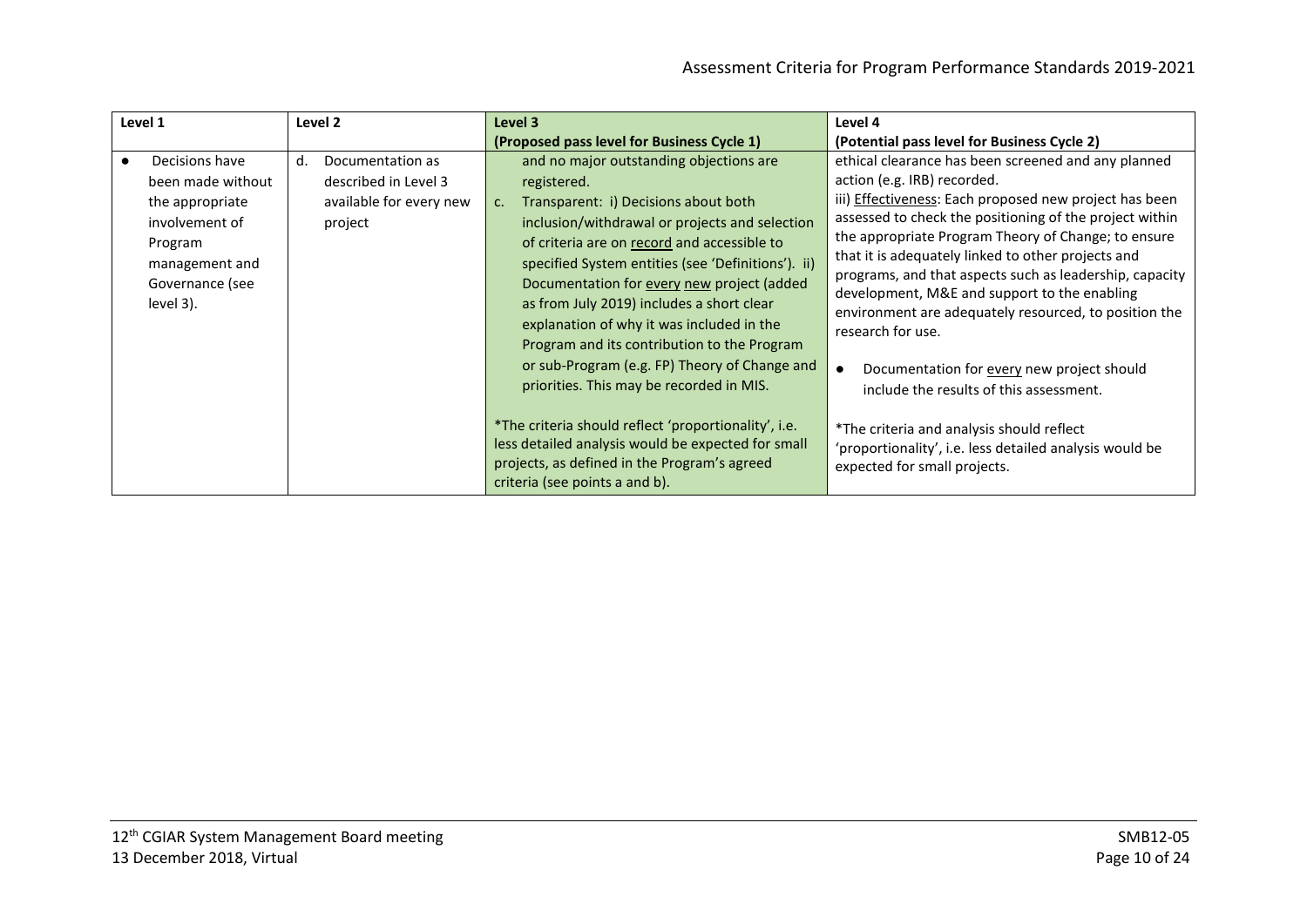# <span id="page-10-0"></span>STANDARD 2: IDENTIFICATION OF GENDER RELEVANCE

**Title of Standard: Business Cycle 2019-2021 Standard 2**: Complete and accurate application of the cross-cutting marker for gender in Program results reporting.

*Note - This standard and the associated guidance (see [this link\)](https://drive.google.com/file/d/1oXb5UHABZIbyUUczZ8eqnDsgdzwABXPk/view) has benefited from the recommendations and comments of the CGIAR gender network.*

**Rationale for Standard:** Gender equality and women's empowerment is a key part of the Strategy and Results Framework of CGIAR and is being addressed in a variety of ways. This Cycle 1 performance Standard tackles a specific but crucial issue for reporting, which is the accurate identification of gender-relevant results in the research Programs, through the correct use of a gender marker (one of four 'CGIAR cross-cutting markers'). The markers are used by research managers, the CGIAR System Organization and System advisory services: a) to track the integration of cross-cutting issues into research portfolios over time, and b) to identify specific workstreams and outcomes where gender is a principal or significant element, for the purposes of facilitating learning across CGIAR. Correctly applying and writing a high-quality narrative justification of the gender score also requires researchers to reflect on the degree of integration of gender issues into their research, which is a useful step in 'mainstreaming' gender thinking.

**Documentation required for assessment:** Annual Program Reports and Outcome-Impact Case Reports. (online)

**Scope:** This standard is applicable to Annual Program Reports and Outcome-Impact Case Reports (OICR) from 2019, and will use the final guidance on application of cross-cutting markers (draft in [this link\)](https://drive.google.com/file/d/1oXb5UHABZIbyUUczZ8eqnDsgdzwABXPk/view) which is expected to be piloted and improved during 2018 annual reporting. (The pilot assessment of the standards will use emerging annual report and OICR data from 2019.)

**Expertise required for assessment:** Experience of gender in research, and especially, experience of gender issues that typically arise in Agricultural Research for Development; Access to statistician if needed for sampling.

**Proposed method:** A sample of milestones, policies and OICRs will be taken for assessment from available online reports. The specific process of sampling (and resampling, if required) will be agreed in the 2019 pilot of the standards.

#### **Pass level for this standard:**

- a. **100% of milestones, Outcome-Impact Case Reports (OICR) and Reports of Policy contributions are tagged** for gender, using one of the following scores: N/A, 0,1,2.
- b. 90%<sup>[6](#page-10-1)</sup> of the above gender tags are accurately applied, as assessed by a sample<sup>[7](#page-10-2)</sup>. 'Accurately applied' means that the assessor agrees that the score is correct, according to the narrative justification provided for the score and the definitions given in the guidance (see Annex).

<span id="page-10-1"></span> <sup>6</sup> While 100% accuracy is of course the aim, the need for a qualitative judgement even when applying the guidance, and human error, make it difficult to require 100% accuracy as a pass level for a whole program.

<span id="page-10-2"></span><sup>&</sup>lt;sup>7</sup> Sampling and resampling will be carried out to minimise the risk of a 'false negative' result – and if necessary a complete census will be used (n expected to be around 100 /CRP). This will be piloted in 2019.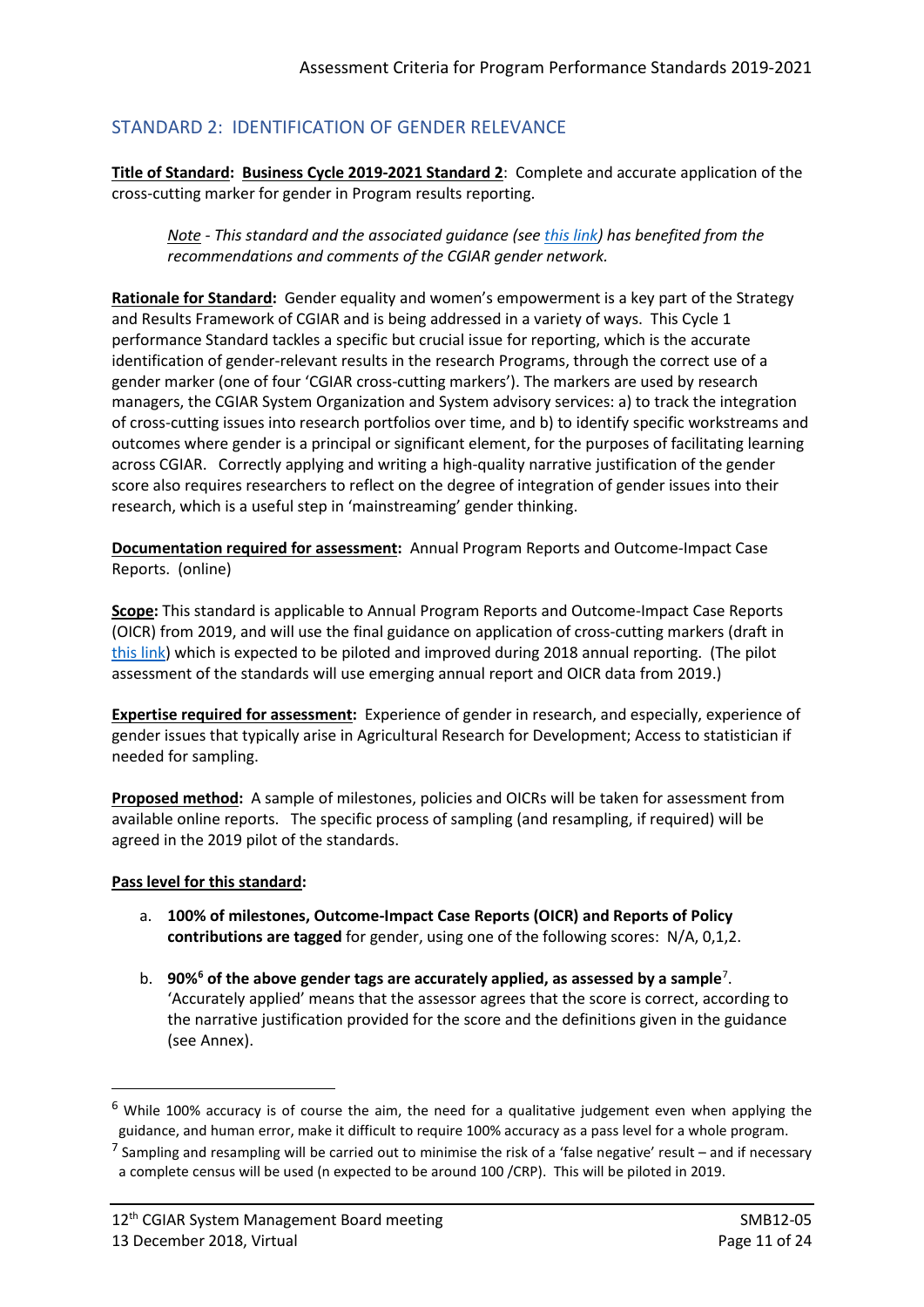# <span id="page-11-0"></span>STANDARD 3: FINANCIAL MANAGEMENT OF POOLED PROGRAM FUNDING

As set out in the requested action at the beginning of this document, **there is a different request of the Board for this standard**. As the metrics have not yet been finalized, the Board is requested to endorse the creation of a working group on Standard 3 that will put forward revised metrics for approval by the Board at their 13<sup>th</sup> meeting (2-4 April 2019).

An initial draft set of metrics was put forward (see below for information), however comments were received from across the CGIAR that there is an opportunity to clarify the division of responsibilities in this area; and the perception noted that the issue is too complex to address with some edits to wording at this time.

Instead, the proposal is to constitute a small working group<sup>[8](#page-11-1)</sup> (comprising not more than 6 persons) including:

- Director, Finance, CGIAR System Organization;
- 1 Corporate Services Executive:
- 1 Chair of a Center Audit Committee;
- 1 Head of Internal Audit
- 1-2 CRP Leaders or their nominees (Head of Program Management Unit or Head of Finance)

The working group will be asked to come up with a detailed specification for this Standard for submission to the Board for its  $13<sup>th</sup>$  meeting (2-4 April 2019). This specification should be in the Rubric format below, with most concentration on Level 3 (Pass Level for Cycle 1). In the event that the group cannot agree on a single specification, they will be asked to present two or more clear options to the Board for discussion and agreement.

<span id="page-11-1"></span><sup>&</sup>lt;sup>8</sup> Building on the premise that Centers have signed legal agreements that say funding will only be used for the purpose for which it was intended, the breadth of stakeholders proposed here is to enhance the System's ability to have confidence in this regard.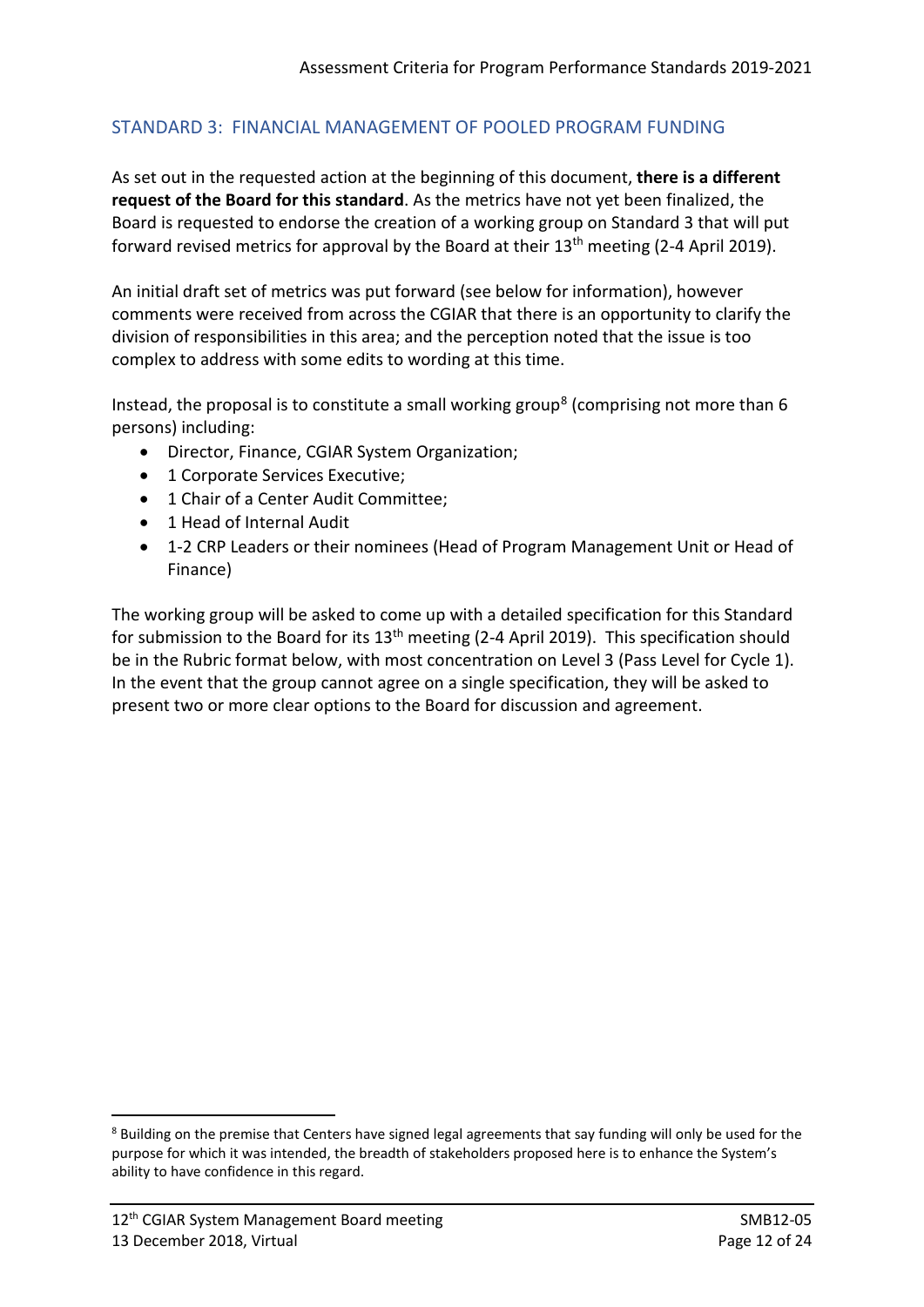Draft metrics for financial management standard *\*\*(Noting that these are for background information only at this time, pending the outcome of the working group's discussions)*

**Title of standard**: **Business Cycle 2019-2021 Standard 3**:The Program has transparent systems for planning and managing budgets to reach objectives, and clear and efficient division of responsibility between Programs, Centers and other implementing partners.

**Rationale for standard**: To provide assurance to Funders and other stakeholders that CGIAR pooled budgets (W1/2) are effectively and efficiently managed. This requires W1/2 budgets to be clearly linked to planned activities, budget-holders to be appropriately selected and trained, and systems to be in place to allow budget holders at all levels to track W1/2 expenditure related to their responsibilities for Program delivery. This standard addresses some specific weaknesses identified in earlier internal audits of some CGIAR Programs.

**Documentation required for assessment:** Program Annual Plans of Work and Budget (POWB); Underlying W1/2 budget assumptions for POWB, Budgeting instructions, W1/2 budget monitoring/variance analysis reports, Documentation on delegation of authority for W1/2, Induction/training materials for budget holders of W1/2, Reports on training of budget holders, Minutes of budget discussions involving W1/2, and any other key documents identified following the pilot of these standards. These documents should be clearly accessible and identifiable on line (to specified System entities). *(Also see Standard 6)* 

**Scope**: The assessment of the POWB section of this standard will be based on POWBs prepared for 2020. (The 2019 pilot exercise will use the POWB for 2019.)

**Expertise required for assessment**: Financial management specialist / Internal auditor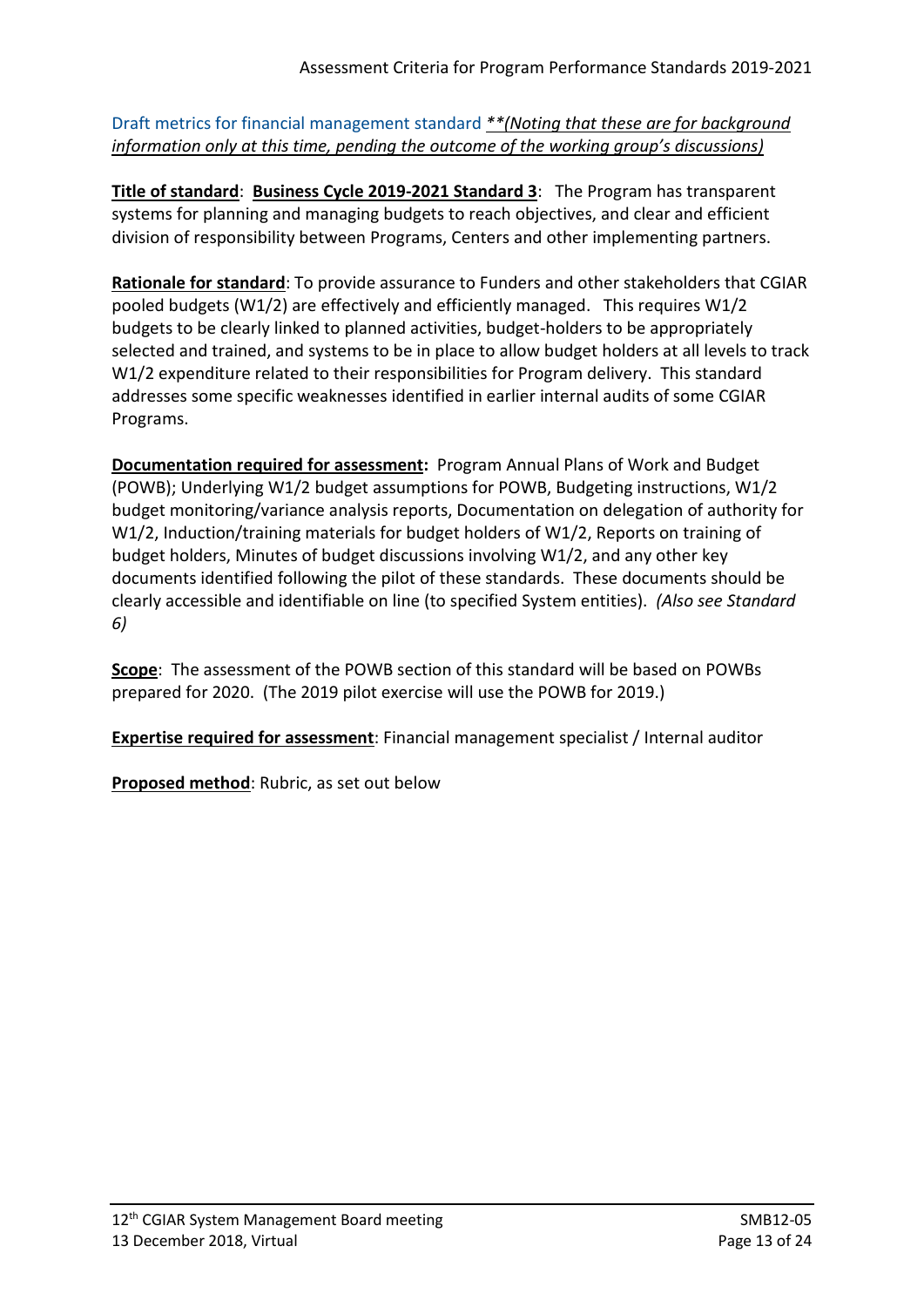*\*\*(Noting that this is for background information only at this time, pending the outcome of the working group's discussions)*

| Level 1                                                                                                                                                                                                                                                                                                                                                                                      | Level 2                                                                                                                                                                                                                                                                                                                                                   | Level 3                                                                                                                                                                                                                                                                                                                                                                                                                                                                                                                                                                                            | Level 4                                                                                                                                                                                                                                                                                                                                                                                                                                                                                       |
|----------------------------------------------------------------------------------------------------------------------------------------------------------------------------------------------------------------------------------------------------------------------------------------------------------------------------------------------------------------------------------------------|-----------------------------------------------------------------------------------------------------------------------------------------------------------------------------------------------------------------------------------------------------------------------------------------------------------------------------------------------------------|----------------------------------------------------------------------------------------------------------------------------------------------------------------------------------------------------------------------------------------------------------------------------------------------------------------------------------------------------------------------------------------------------------------------------------------------------------------------------------------------------------------------------------------------------------------------------------------------------|-----------------------------------------------------------------------------------------------------------------------------------------------------------------------------------------------------------------------------------------------------------------------------------------------------------------------------------------------------------------------------------------------------------------------------------------------------------------------------------------------|
|                                                                                                                                                                                                                                                                                                                                                                                              |                                                                                                                                                                                                                                                                                                                                                           | (Proposed pass level for Business Cycle 1)                                                                                                                                                                                                                                                                                                                                                                                                                                                                                                                                                         | (Potential pass level for Business Cycle 2)                                                                                                                                                                                                                                                                                                                                                                                                                                                   |
| <b>SUMMARY RUBRIC</b>                                                                                                                                                                                                                                                                                                                                                                        |                                                                                                                                                                                                                                                                                                                                                           |                                                                                                                                                                                                                                                                                                                                                                                                                                                                                                                                                                                                    |                                                                                                                                                                                                                                                                                                                                                                                                                                                                                               |
| W1/2 budgeting process and criteria<br>not clearly related to planned<br>activities in Plans of Work and Budget<br>(POWBs).<br>Delegation of budgetary authority for<br>W1/2 unrelated to responsibilities for<br>delivery of results with those funds.<br>Budget holders lack effective systems<br>to track progress against budgets.                                                       | W1/2 budgets are related to<br>planned activities, but lack<br>transparent assumptions or<br>involvement of relevant<br>managers.<br>Delegation of authority for<br>W1/2 is broadly appropriate,<br>but lacks some important<br>elements.<br>Budget monitoring is in place,<br>but systems may be inadequate<br>and frequency of reporting may<br>be low. | W1/2 budgets are related to planned<br>activities, clearly spell out assumptions<br>underpinning calculations and budgeting<br>involves relevant Program managers.<br>Budget holder responsibilities for key<br>Program staff (specifically, the CRP<br>director, Head of PMU, Flagship Leaders or<br>their delegates) are clearly assigned and<br>documented for W1/2 funding where they<br>have responsibilities for delivery of results<br>Monthly budget monitoring is in place for<br>activities supported by W1/2, although<br>central systems may not be adequate to<br>support this fully. | High quality "zero-based", activity-based<br>budgeting in use by Program for W1/2.<br>Program budget holder powers at all levels are<br>clearly linked to their accountabilities for<br>results delivery with the respective W1/2<br>budget<br>Budget holders for W1/2 have and use<br>adequately functioning financial systems,<br>information and tools to allow them to have a<br>real-time view of their progress against the<br>budget in terms of Program activities funded<br>by W1/2. |
| SPECIFIC CRITERIA TO ASSESS FOR EACH LEVEL                                                                                                                                                                                                                                                                                                                                                   |                                                                                                                                                                                                                                                                                                                                                           |                                                                                                                                                                                                                                                                                                                                                                                                                                                                                                                                                                                                    |                                                                                                                                                                                                                                                                                                                                                                                                                                                                                               |
| One or more of the following applies:<br>There is a lack of clear<br>$\bullet$<br>documentation on how the<br>budget has been prepared or<br>who was involved, or on the<br>calculations made.<br>The documented budgeting<br>process is not clearly related to<br>planned activities, for example<br>"incremental budgeting"<br>(estimate based on previous<br>year's expenditure) is used. | 1. A budgeting process exists<br>for allocation of W1/2 in Plans<br>of Work and Budget (POWBs).<br>However, the W1/2 budget<br>process fails to meet one or<br>more of the criteria specified in<br>level 3:<br>Evidence of involvement or<br>e.<br>consultation of relevant<br>Program managers<br>f.<br>Budgeting tools available                       | All of the following should apply:<br>1. Underlying calculations for the Annual<br>Plan of Work and Budget (POWB) make<br>clear logical links between budgets and<br>activities for W1/2:<br>a. Budgeting is based on planned activities<br>for $W1/2$<br>b. Budgeting tools and instructions for<br>individual budget-holders are available<br>c. Budgeting assumptions (e.g. realistic<br>expectations of expenses underpinning                                                                                                                                                                  | All of the following should apply:<br>A. The Program meets all criteria specified for<br>Level 3.<br>B. In addition,<br>High quality "zero-based" budgeting in use by<br>Program for W1/2.<br>Program budget holder powers at all levels are<br>clearly linked to their accountabilities for<br>results delivery with the respective W1/2<br>budget. As in 2a-d - but for all levels, including<br>project managers / Principal Investigators                                                 |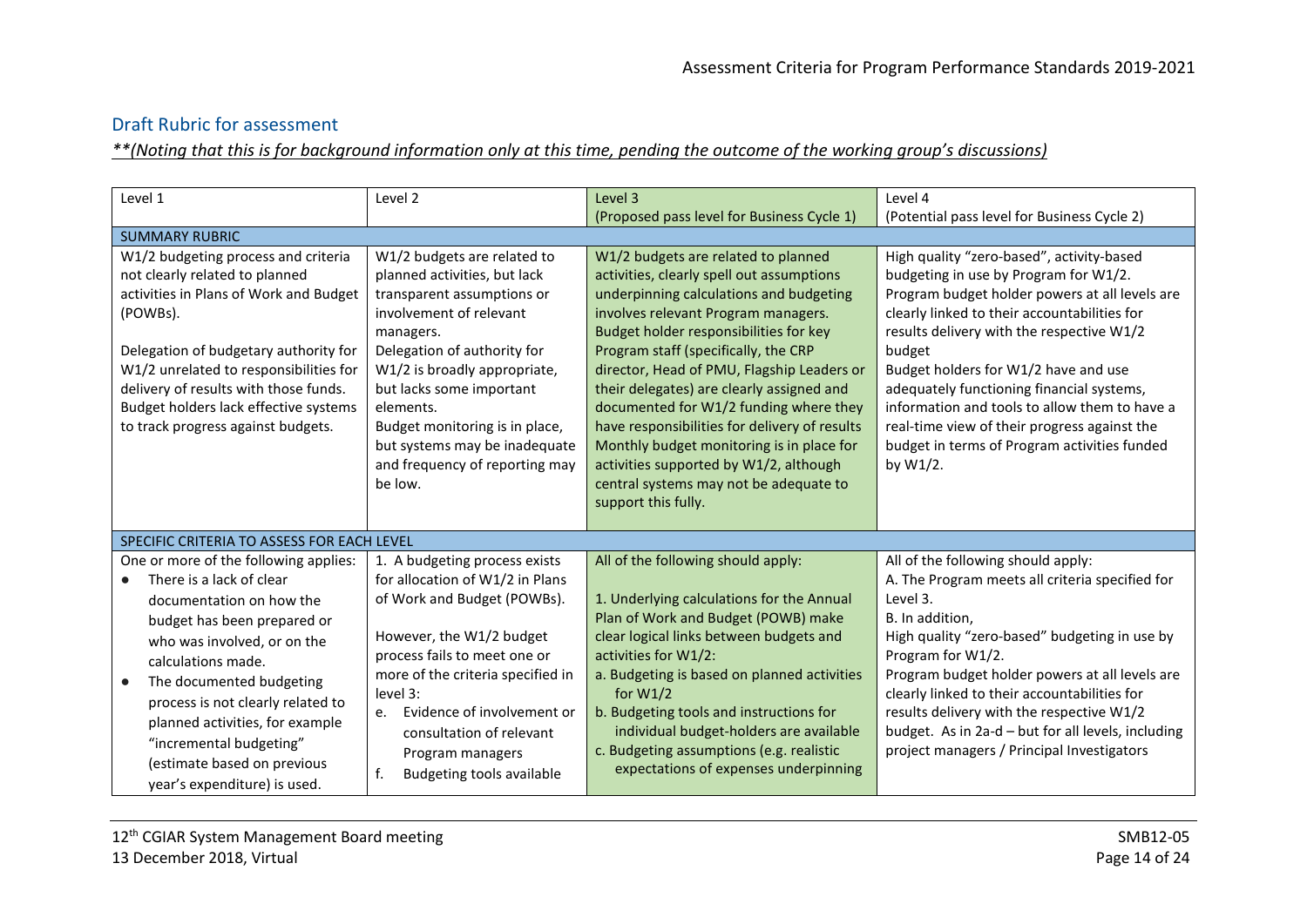| Level 1                                                                                                                                                                                                                                                        | Level 2                                                                                                                                                                                                                                                                                                                                                                                                                                                                                                                                                                                                                                                                                                                              | Level 3                                                                                                                                                                                                                                                                                                                                                                                                                                                                                                                                                                                                                                                                                                                                                                                                                                                                                                                                                                                                                                                                                                                                                                                                                                                                   | Level 4                                                                                                                                                                                                                                                                                                                              |
|----------------------------------------------------------------------------------------------------------------------------------------------------------------------------------------------------------------------------------------------------------------|--------------------------------------------------------------------------------------------------------------------------------------------------------------------------------------------------------------------------------------------------------------------------------------------------------------------------------------------------------------------------------------------------------------------------------------------------------------------------------------------------------------------------------------------------------------------------------------------------------------------------------------------------------------------------------------------------------------------------------------|---------------------------------------------------------------------------------------------------------------------------------------------------------------------------------------------------------------------------------------------------------------------------------------------------------------------------------------------------------------------------------------------------------------------------------------------------------------------------------------------------------------------------------------------------------------------------------------------------------------------------------------------------------------------------------------------------------------------------------------------------------------------------------------------------------------------------------------------------------------------------------------------------------------------------------------------------------------------------------------------------------------------------------------------------------------------------------------------------------------------------------------------------------------------------------------------------------------------------------------------------------------------------|--------------------------------------------------------------------------------------------------------------------------------------------------------------------------------------------------------------------------------------------------------------------------------------------------------------------------------------|
|                                                                                                                                                                                                                                                                |                                                                                                                                                                                                                                                                                                                                                                                                                                                                                                                                                                                                                                                                                                                                      | (Proposed pass level for Business Cycle 1)                                                                                                                                                                                                                                                                                                                                                                                                                                                                                                                                                                                                                                                                                                                                                                                                                                                                                                                                                                                                                                                                                                                                                                                                                                | (Potential pass level for Business Cycle 2)                                                                                                                                                                                                                                                                                          |
| Delegation of authority<br>$\bullet$<br>documents for W1/2 do not<br>mention individual's<br>responsibilities in relation to<br>delivery of the Program<br>There is no evidence of regular<br>reporting of expenditure of<br>W1/2 linked to planned activities | Transparency of<br>g.<br>calculations and<br>assumptions<br>2. There is some evidence that<br>key Program staff (or their<br>delegates) have appropriate<br>authority and capacity to<br>manage relevant W1/2 budgets<br>for delivering key Program<br>outcomes<br>However, it fails to meet one or<br>more of the criteria specified in<br>Level 3, 2a-2c.<br>3. There is evidence that<br>Program budget holders<br>regularly track expenditure on<br>W1/2. However, program<br>budget holders lack effective<br>harmonized systems to track<br>Program W1/2 progress against<br>budgets, for example there may<br>be extensive reliance on offline<br>spreadsheets independently<br>developed and held by<br>individual managers. | the budget estimates taking count of<br>anticipated changes, unit costs, timing,<br>number of units, exchange rates,<br>inflation) are made clear.<br>d. There is documented evidence that<br>relevant Program managers (as defined<br>prior to assessment: in 2019 this would<br>be CRP Director, Head of PMU, Flagship<br>Leaders and their delegates) have been<br>involved in and sign off on decisions<br>about budgets relevant to their<br>responsibilities for delivery of results<br>for those funds<br>2. There is evidence that key Program staff<br>(or their delegates) have appropriate<br>authority and capacity to manage relevant<br>W1/2 budgets for delivering key Program<br>outcomes:<br>a. 'Delegation of authority' documents for<br>key Program staff clearly spell out the<br>individual's W1/2 budgetary<br>responsibilities for delivery of the<br>Program<br>b. There is evidence that the above<br>delegation of authority has been<br>communicated to relevant Program<br>staff<br>c. Program budget holders are given<br>standard budget holder training/<br>induction for their responsibilities on<br>W1/2 management<br>3. Monthly budget / activity report<br>available for each budget holder on use of<br>W1/2 for Program purposes. | There is evidence that budget holders for W1/2<br>have and use adequately functioning<br>harmonized financial systems, information and<br>tools to allow them to have a real-time view of<br>their progress against the budget in terms of<br>Program activities funded by W1/2. Assessed<br>by checking a sample of budget reports. |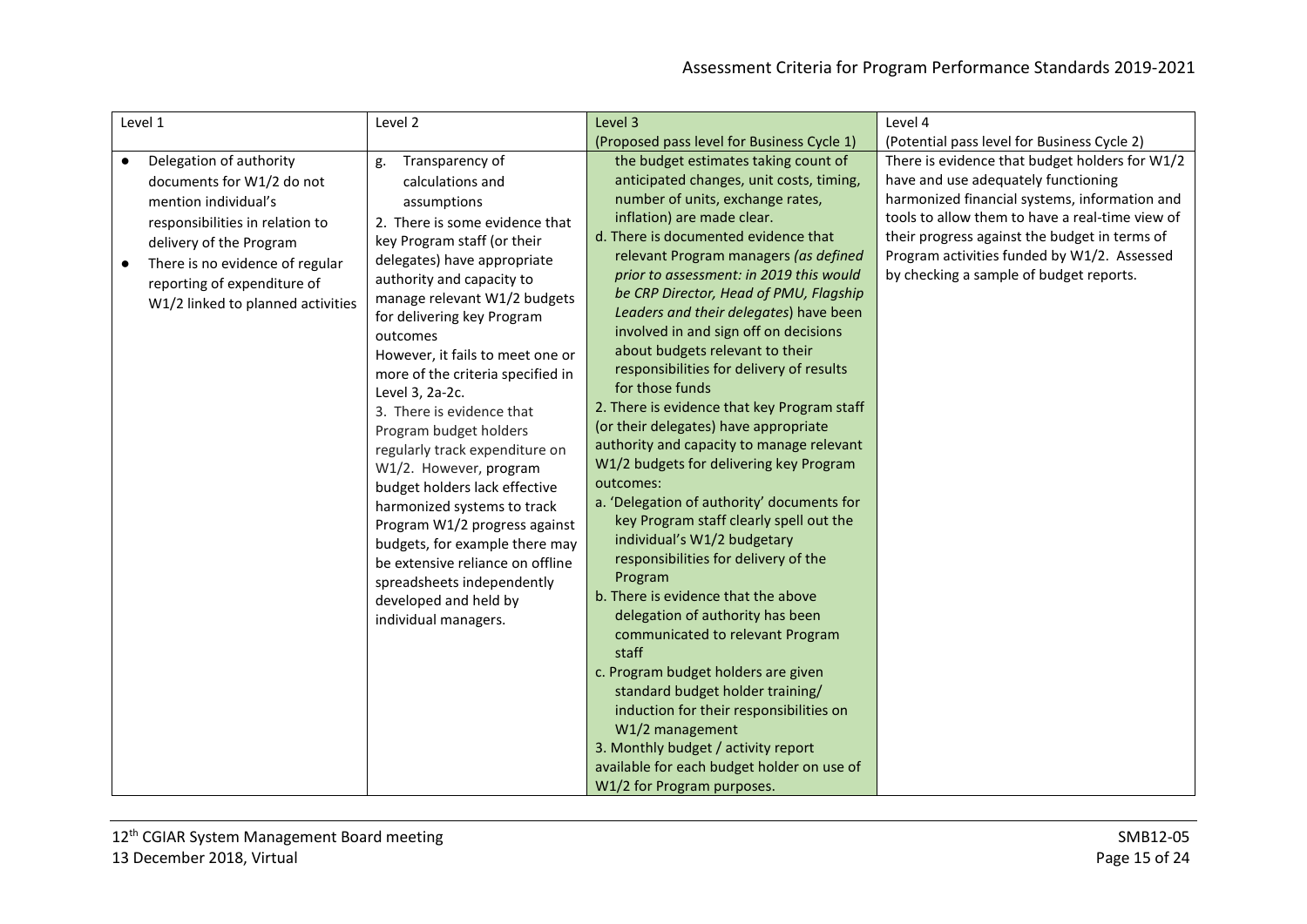#### STANDARD 4: PRIORITIZATION OF POOLED FUNDING

**Title of standard**: **Business Cycle 2019-2021 Standard 4**:Program progress and priorities are regularly reviewed, and logical and transparent decisions are taken about (re)prioritization of pooled Program funding, including activities to expand or cut back.

**Rationale for standard:** The effective and efficient use of Pooled Program funding to further Program and CGIAR objectives is a cornerstone of the Programmatic approach. For Funders to be able to invest further in pooled funding channels, it is essential that they can be confident that the decisions on the use of pooled funding are logical and coherent with agreed Program priorities, including investing in high performance and cutting back investment on areas which are not expected to deliver, and that these priorities are regularly revisited.

**Documentation required for assessment:** Management documents and minutes of relevant meetings of Program Management and Governance bodies. These should be clearly accessible to specified System entities on request (see group B in standard 6)

**Scope:** The assessment for this Business cycle will focus on documentation of decisions on Program pooled funding made in 2019-2020 as known at the time of the assessment. The pilot will use available information from 2019.

<span id="page-15-0"></span>**Expertise required for assessment:** General management /organizational development; general understanding of Agricultural Research for Development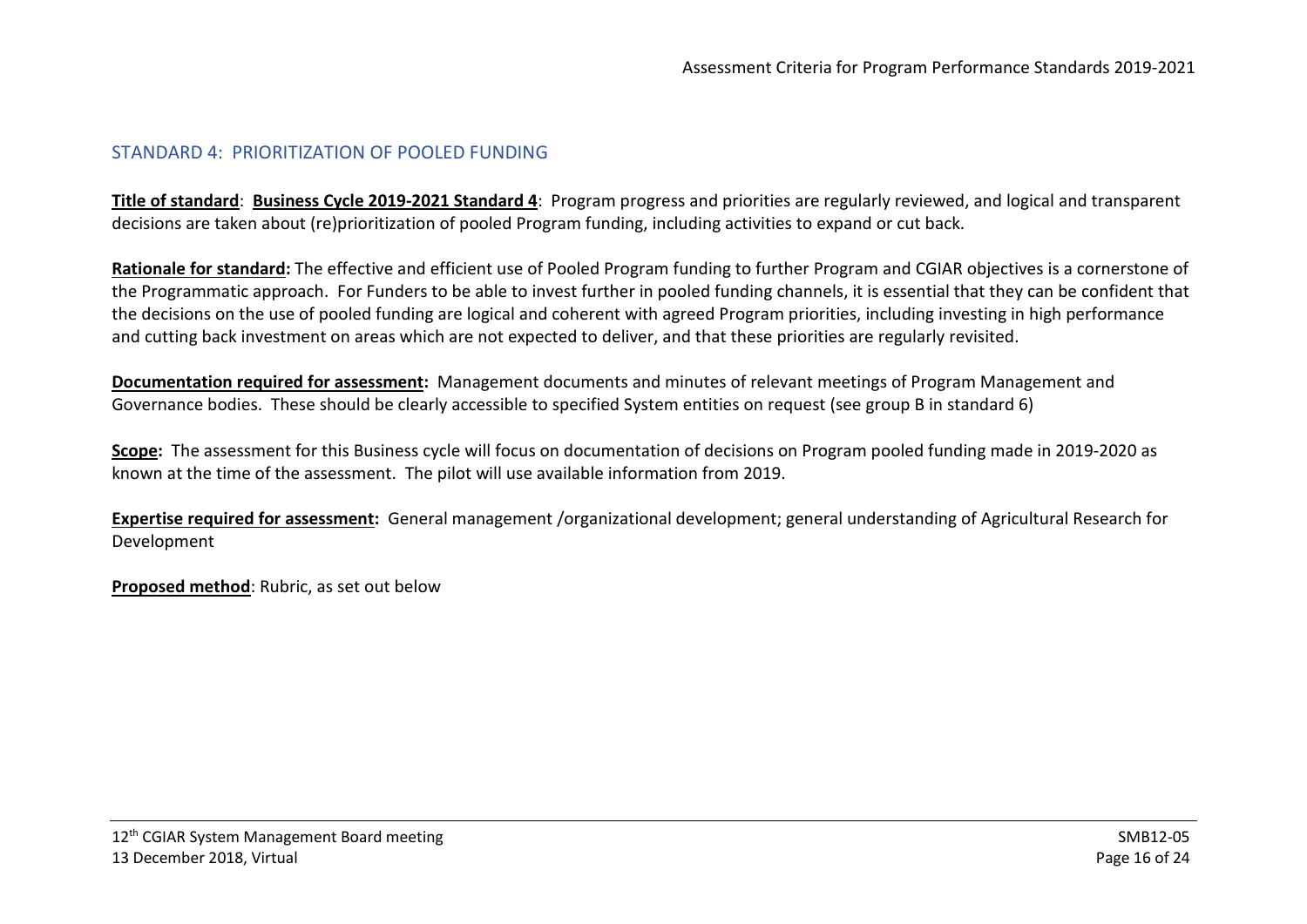| Level 1                                    | Level 2                                 | Level 3                                              | Level 4                                                    |
|--------------------------------------------|-----------------------------------------|------------------------------------------------------|------------------------------------------------------------|
|                                            |                                         | (Proposed pass level for Business Cycle 1)           | (Potential pass level for Business Cycle 2)                |
| <b>SUMMARY RUBRIC</b>                      |                                         |                                                      |                                                            |
| No consistent process                      | A process exists for regular            | There is a logical, coherent, consultative and       | There is a logical, coherent, consultative and             |
| exists for regular review                  | review and prioritization of            | transparent process for prioritization and           | transparent process for prioritization and                 |
| and prioritization of                      | pooled funds, but it fails to meet      | reprioritization of the use of pooled Program        | reprioritization of the use of pooled funding (W1/2),      |
| pooled funds.                              | one or more criteria (coherence,        | funding.                                             | and efficient systems exist to track expenditure and       |
|                                            | Program involvement,                    |                                                      | results from pooled Program funding                        |
|                                            | transparency and consistency).          |                                                      |                                                            |
| SPECIFIC CRITERIA TO ASSESS FOR EACH LEVEL |                                         |                                                      |                                                            |
| One or more of the                         | There is a structured and<br>$\bullet$  | The decision-making process on the use of            | All of the following should apply:                         |
| following applies:                         | documented process used                 | pooled Program funding is:                           | The decision-making process passes Level 3.<br>$\bullet$   |
| There is no                                | for making decisions on the             | Regular: normally, annual<br>d.                      | Key documentation (to be defined) is publicly<br>$\bullet$ |
| consistent process                         | prioritization of pooled                | Based on appropriate involvement: i)<br>e.           | available                                                  |
| for regular review of                      | funding in the Program.                 | Program Management and key partners                  | Harmonized systems exist to track expenditure<br>$\bullet$ |
| the use of pooled                          | However, the process fails<br>$\bullet$ | take a leading role in decisions on                  | and results from pooled Program funding at                 |
| Program funds in                           | one or more of the following            | reprioritization of pooled Program funds. ii)        | regular (at minimum quarterly) intervals.                  |
| the Program. Re-                           | criteria required to pass               | Program Management and Governance                    |                                                            |
| prioritization is                          | Level 3:                                | have been consulted on the criteria to               | NB it may not be necessary to follow this standard         |
| normally ad hoc (for                       | h.<br>Regularity                        | consider for (re)prioritization of funds, and        | though in Cycle 2, as the Cycle 1 standard should cover    |
| example, following                         | Appropriate Program<br>i.               | no major outstanding objections are                  | most of the desired criteria, and other standards exist    |
| announcements of                           | involvement                             | registered.                                          | (e.g. standard 3 on budgets and financial management)      |
| funding cuts at                            | Logical - for example funding<br>j.     | Logical: based on consideration of a set of<br>f.    | that can pick up missing aspects. (This would leave a      |
| System level).                             | cuts may be made as a                   | defined criteria (issues)*. Distribution of          | 'vacancy' in the standards to be used for other issues     |
| There is a lack of                         | "percentage across the                  | funding demands complex judgements, and              | next cycle.)                                               |
| documentation                              | board" rather than after                | there is no expectation that the criteria will       |                                                            |
| explaining how                             | consideration of specified              | be used simplistically, just that they should        |                                                            |
| decisions were                             | criteria.                               | be explicitly considered.                            |                                                            |
| made for prioritizing                      | Coherent with program<br>k.             | <b>Coherent with Program Priorities: funds</b><br>g. |                                                            |
| and reprioritizing                         | priorities                              | should not be allocated to areas of work             |                                                            |
| pooled Program                             | Performance-relevant                    | that have been explicitly not approved by            |                                                            |
| funds.                                     | Follow-up<br>m.                         | System governance bodies (SMB and SC).               |                                                            |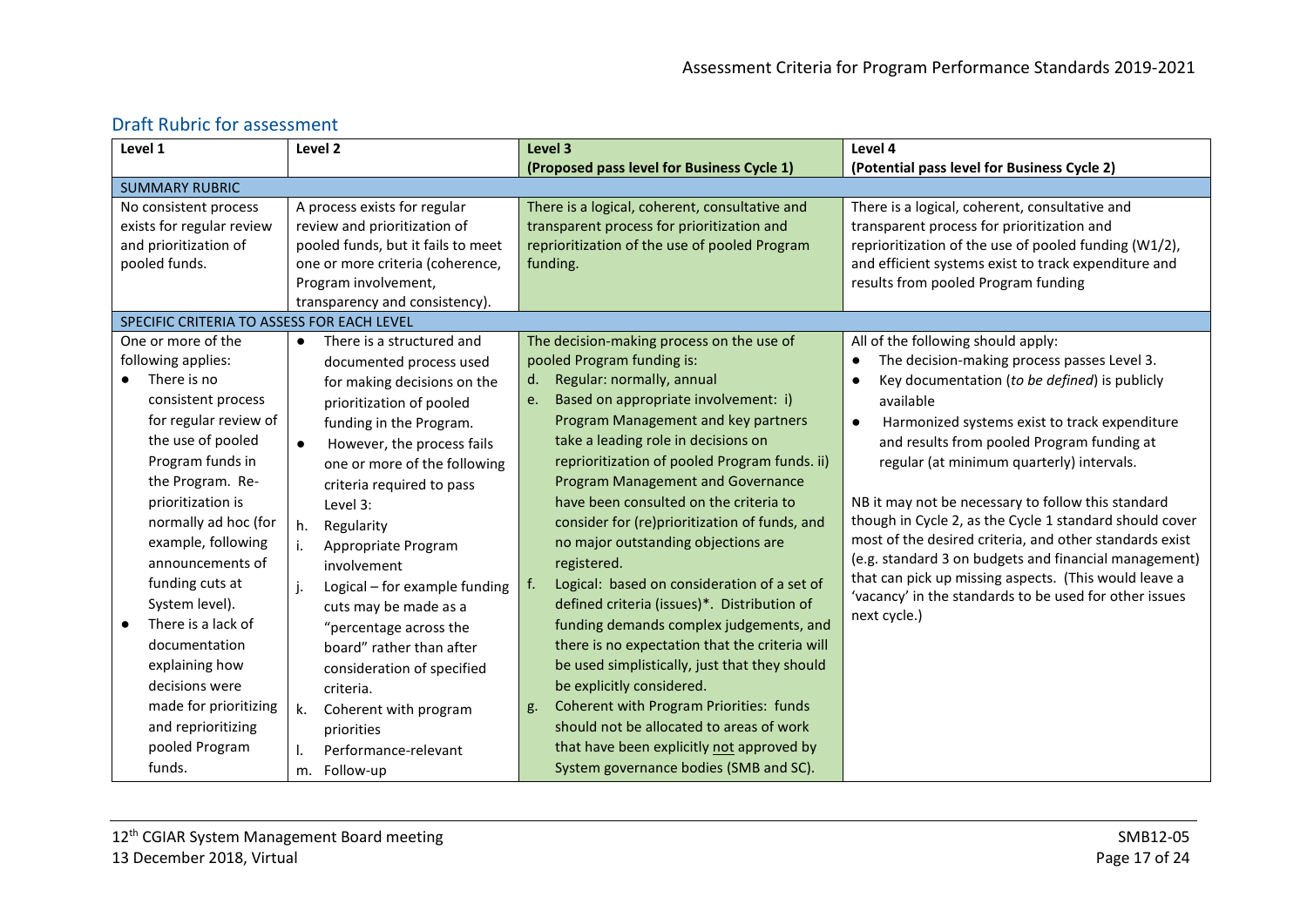| Level 1 | Level 2            | Level 3                                            | Level 4                                     |
|---------|--------------------|----------------------------------------------------|---------------------------------------------|
|         |                    | (Proposed pass level for Business Cycle 1)         | (Potential pass level for Business Cycle 2) |
|         | Transparency<br>n. | Performance-relevant: The decision<br>$h_{\cdot}$  |                                             |
|         |                    | includes consideration of likely future            |                                             |
|         |                    | performance of particular research                 |                                             |
|         |                    | areas/lines that have been funded or co-           |                                             |
|         |                    | funded with pooled funding. This is a              |                                             |
|         |                    | complex judgement that includes                    |                                             |
|         |                    | consideration of past performance (and             |                                             |
|         |                    | factors affecting that) and potential future       |                                             |
|         |                    | risk and return, and there is no expected          |                                             |
|         |                    | 'right answer', but there should be some           |                                             |
|         |                    | evidence of consideration of performance*.         |                                             |
|         |                    | Transparent: The process and criteria<br>j.        |                                             |
|         |                    | considered for (re) prioritization of pooled       |                                             |
|         |                    | funding, and the follow-up (revised                |                                             |
|         |                    | budgets) are on record and accessible to           |                                             |
|         |                    | specified System entities. (see Standard 6)        |                                             |
|         |                    | *The decision-making process should be             |                                             |
|         |                    | 'proportionate', i.e. with the level of effort and |                                             |
|         |                    | scrutiny related to the amount of funding          |                                             |
|         |                    | involved in the decision making, and the defined   |                                             |
|         |                    | criteria should reflect this. For example,         |                                             |
|         |                    | decisions made about minor mid-year cuts in        |                                             |
|         |                    | funding may not require scrutiny of                |                                             |
|         |                    | performance. This is for each program to           |                                             |
|         |                    | define.                                            |                                             |
|         |                    | However, program budget holders still lack         |                                             |
|         |                    | effective harmonized systems to track Program      |                                             |
|         |                    | W1/2 progress against budgets, for example         |                                             |
|         |                    | there may be extensive reliance on offline         |                                             |
|         |                    | spreadsheets independently developed and held      |                                             |
|         |                    | by individual managers. (see Standard 3)           |                                             |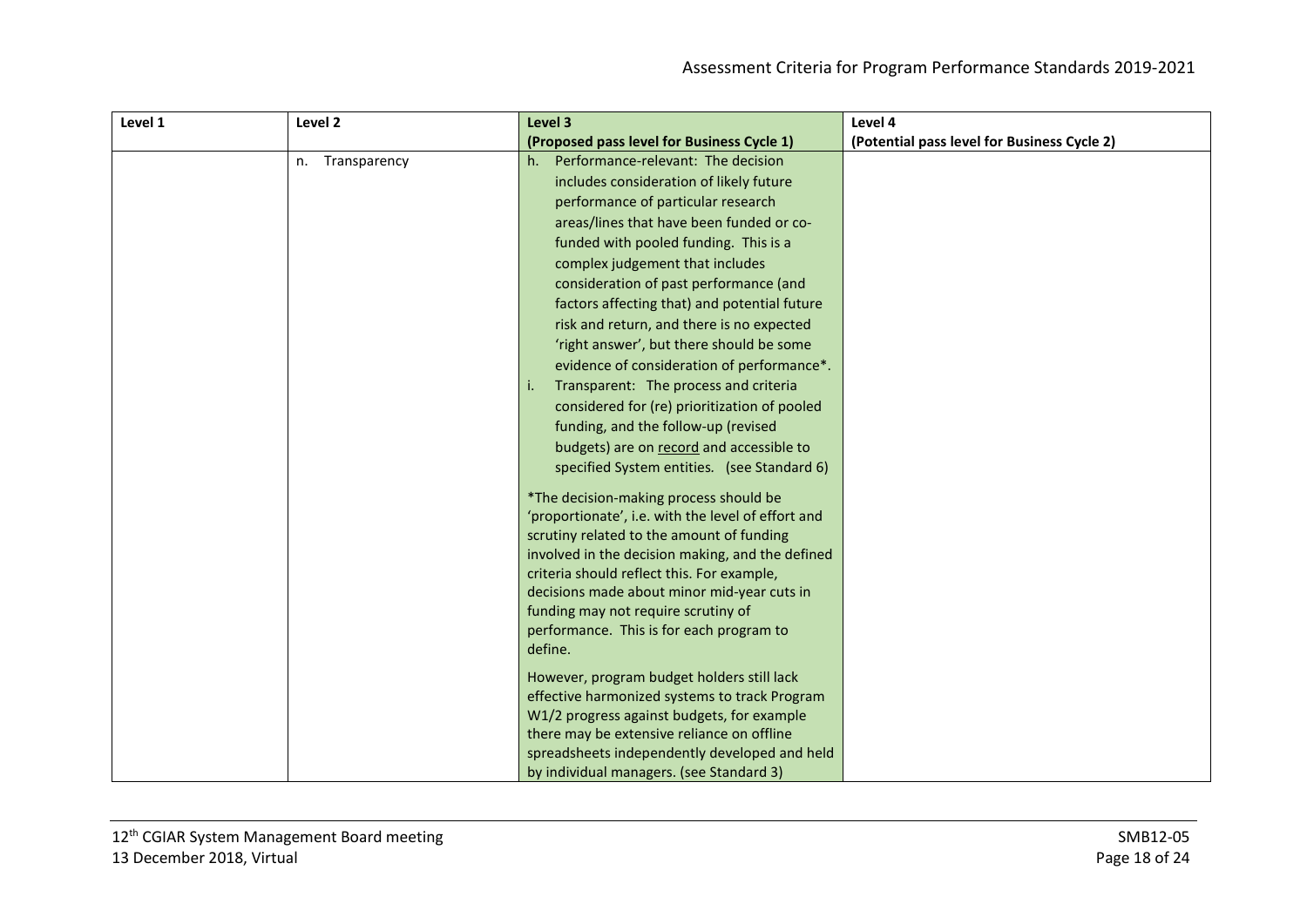# <span id="page-18-0"></span>STANDARD 5: HIGH-QUALITY RESULTS REPORTING

**Title of standard**: **Business Cycle 2019-2021 Standard 5**:CGIAR System Program reporting is of adequate quality and the evidence presented is properly archived, linked and accessible.

**Rationale for standard:** High quality and checkable annual reporting on results is an essential aspect of accountability for System level funding as well as an important input into learning and improving. The CGIAR System Annual Performance Report and the CGIAR Results Dashboard depend on having reliable, checkable inputs. For this cycle, the standard will concentrate on ensuring that reporting is comprehensive, that the evidence presented is properly archived, linked and accessible, and that output claims (innovations) are properly justified with evidence. For the future, further investment is required to ensure that all outcome claims (Outcome Impact Case Reports and policy contribution claims) are properly evidenced, but that requires considerable investment in M&E, and due to the time lags, this can only realistically be required for next cycle.

**Documentation required for assessment:** Annual reports and associated tables and online inputs, and Outcome Impact Case Reports for each program.

**Scope:** The assessment for this Business cycle in 2020 will focus on analysis of the annual report and associated reporting materials on 2019. (The pilot will examine available materials from early reporting. Prior to that, the System Organization will provide some analysis of the quality of 2018 reporting, which will highlight challenges encountered without specifying the source.)

**Expertise required for assessment:** Understanding of Agricultural Research for Development and the meaning and use of each area of reporting. Access to statistical expertise (for sampling).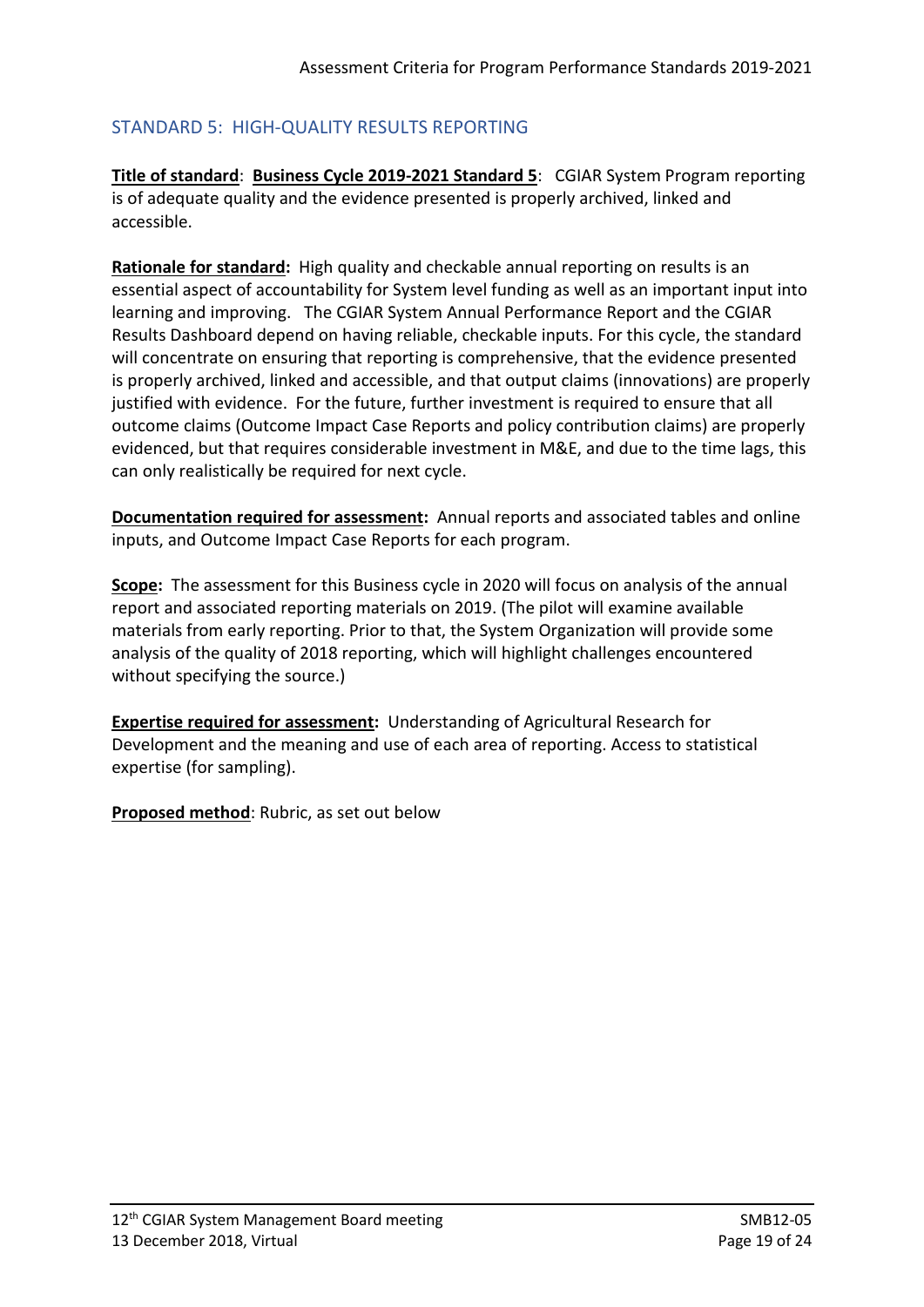| Level 1               | Level 2                                    | Level 3                                              | Level 4                                                    |
|-----------------------|--------------------------------------------|------------------------------------------------------|------------------------------------------------------------|
|                       |                                            | (Proposed pass level for Business Cycle 1)           | (Potential pass level for Business Cycle 2 or later)       |
| <b>SUMMARY RUBRIC</b> |                                            |                                                      |                                                            |
| Programs don't        | Programs regularly report on progress      | Program reporting to the CGIAR System                | Reporting to the CGIAR System is comprehensive             |
| carry out regular     | and results to the CGIAR System            | Organization is comprehensive, results claims are    | and fully supported by high quality evidence               |
| System-level          | Organization, but reporting is not fully   | checkable, and the available evidence supports the   |                                                            |
| reporting.            | comprehensive and/or checkable.            | statements made.                                     |                                                            |
|                       | SPECIFIC CRITERIA TO ASSESS FOR EACH LEVEL |                                                      |                                                            |
| Programs do not       | Programs regularly report on progress      | Reporting is:                                        | All of the following should apply:                         |
| carry out regular     | and results to the CGIAR System            | 1. Comprehensive: Information is provided for all    | Reporting passes Level 3.<br>$\bullet$                     |
| System-level          | Organization.                              | parts of the relevant Program reporting template     | Key documentation (to be defined) is publicly<br>$\bullet$ |
| reporting or do so    |                                            | and the underlying tables and data requested. If     | available                                                  |
| on an adhoc basis.    | However, program reporting fails on        | expected data is not provided for a particular area, | $\bullet$<br>High-quality evidence from evaluation,        |
|                       | one or more of the criteria listed in      | there is a reasonable justification given.           | adoption and impact studies is available to                |
|                       | Level 3 i.e. that it should be             |                                                      | support claims in Outcome - Impact Case                    |
|                       |                                            | 2. Timely: Final reports are delivered within agreed | Reports (including for contributions to policy)            |
|                       |                                            | deadlines. (in the absence of convincing             | and to strengthen and broaden the evidence                 |
|                       | 1. Comprehensive                           | justification)                                       | for other impact claims.                                   |
|                       | 2. Timely                                  |                                                      |                                                            |
|                       | 2. Fully checkable.                        | 3. Checkable: Claims/statements of results, and      |                                                            |
|                       | 3. Adequately evidenced, within            | summary data (e.g. totals), are supported by         |                                                            |
|                       | current resource constraints               | underlying data in tables and accessible databases.  |                                                            |
|                       |                                            | 'Accessible' means that these are at minimum         | Meeting Level 4 would require substantial                  |
|                       |                                            | available for immediate inspection by specified      | investment across the CGIAR in Monitoring,                 |
|                       |                                            | System entities (see Standard 6)                     | Evaluation, Learning and Impact Assessment                 |
|                       |                                            |                                                      | (MELIA), and the resource implications and trade-          |
|                       |                                            | 4. Adequately evidenced, within current resource     | offs need to be seriously considered by CGIAR              |
|                       |                                            | constraints:                                         | System Governance.                                         |
|                       |                                            | a. Reporting on the sphere of control (specifically: |                                                            |
|                       |                                            | innovations, and milestones that are in the sphere   |                                                            |
|                       |                                            | of control) is adequately evidenced, with links to   |                                                            |
|                       |                                            | relevant reports. Claims/statements made are         |                                                            |
|                       |                                            | supported by evidence.                               |                                                            |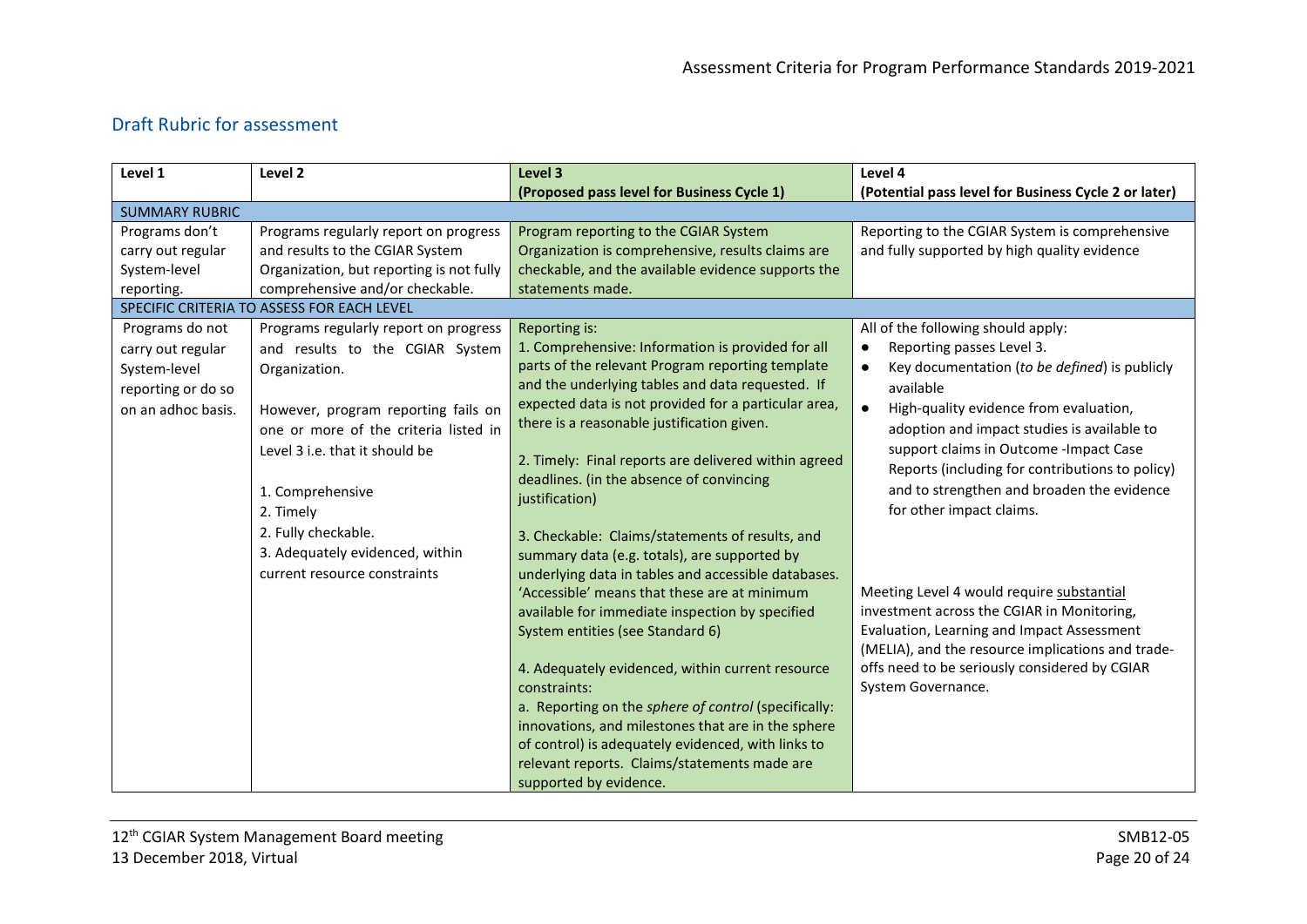| Level 1 | Level 2 | Level 3                                           | Level 4                                              |
|---------|---------|---------------------------------------------------|------------------------------------------------------|
|         |         | (Proposed pass level for Business Cycle 1)        | (Potential pass level for Business Cycle 2 or later) |
|         |         | b. Evidence sources cited for Outcome Impact      |                                                      |
|         |         | Case Reports are credible and high-quality (not   |                                                      |
|         |         | blogs and press releases, for example). The       |                                                      |
|         |         | available evidence supports the claims/statements |                                                      |
|         |         | made.                                             |                                                      |
|         |         | c. All evidence sources cited for Impacts (Report |                                                      |
|         |         | Table A1) are credible peer-reviewed studies,     |                                                      |
|         |         | and/or supported by transparent, checkable        |                                                      |
|         |         | surveys and models (see point 2). The available   |                                                      |
|         |         | evidence supports the claims/statements made.     |                                                      |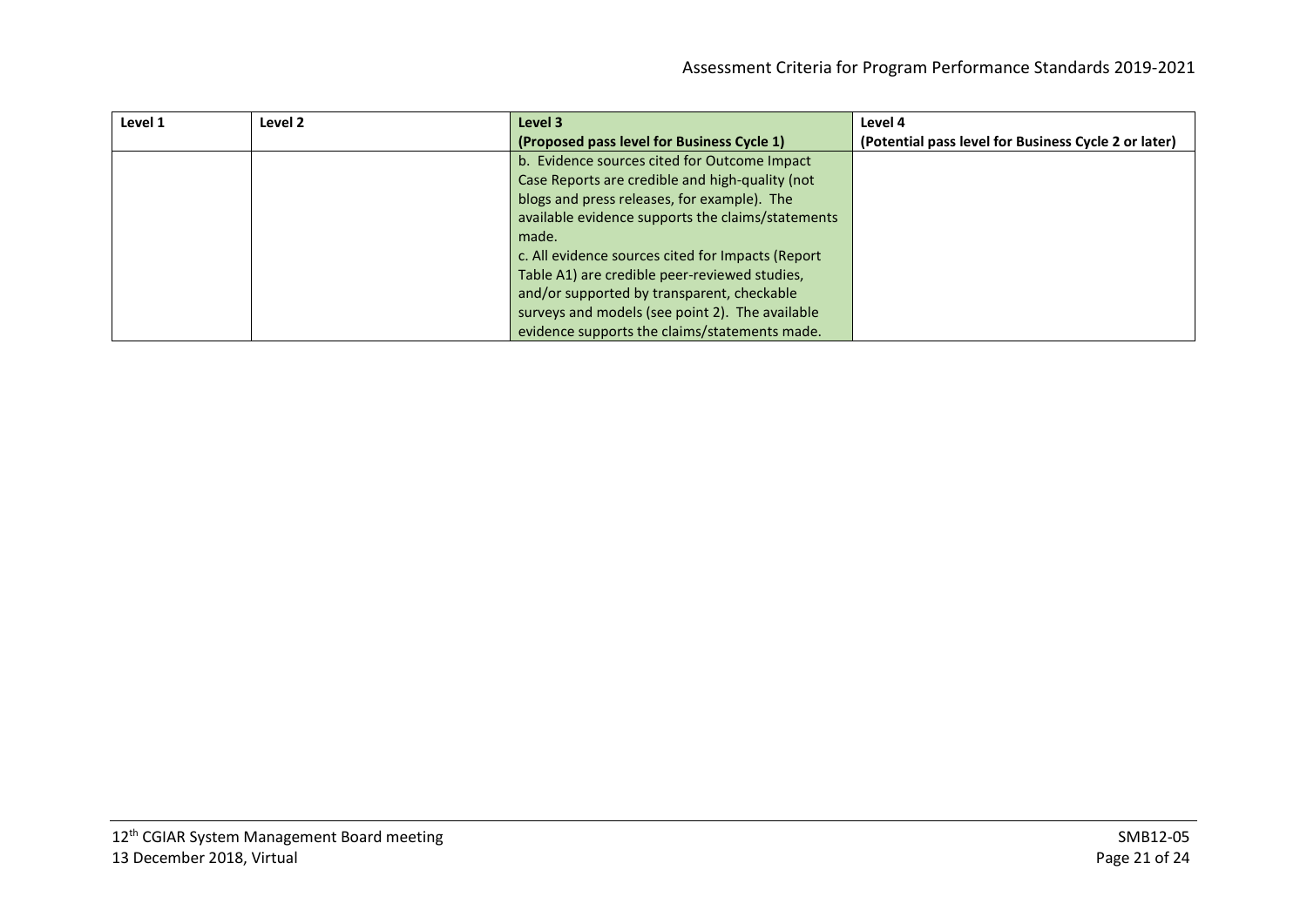# <span id="page-21-0"></span>STANDARD 6: AVAILABILITY OF PROGRAM/PROJECT INFORMATION

**Full title of standard: Business Cycle 2019-2021 Standard 6**: Key Program and project information available, findable and accessible by specified System Entities.

#### **Rationale for Standard:**

- a. Program managers should have easy access to a set of key information and documentation on their Program and the projects within it, as an essential part of managing programmatically.
- b. Documentation on programs and projects is required for external assessments and evaluations, and it is inefficient and burdensome to have to request this from individual project managers. In particular, the assessment of these Program Performance Standards requires sampling of projects, which needs some basic information to be available regarding the list of projects in the Program.
- c. CGIAR is moving towards compliance with the International Aid Transparency Initiative and this standard dovetails with that.

**Documentation required for assessment:** The proposed list of required information is below. Information in List A should be clearly accessible and identifiable online (internally in CGIAR), for easy access by specified System entities. Information in List B should be easily accessible to Programs and should be provided to one of the specified System entities within 5 working days of being requested.

**Scope:** This standard is applicable to information on the Program (as listed below) and on all projects in the Program that are in operation at some time during the Business Plan period, up to the time of the formal assessment (mid 2020) (not just new projects).

**Expertise required for assessment:** General management /organizational development; access to statistician if required for sampling projects.

**Pass level for this Standard:** Information on Programs and Projects is available to specified System entities, as set out in List A (information accessible at all times) and List B (information accessible on request) below. This list may be modified to reflect lessons from the 2019 pilot exercise for assessment of the Standards. In the second Business Plan cycle, the intention is to meet IATI standards – there are already moves in this direction in various parts of CGIAR, however no specifics have been included in these metrics as the requirements need further clarification and agreement.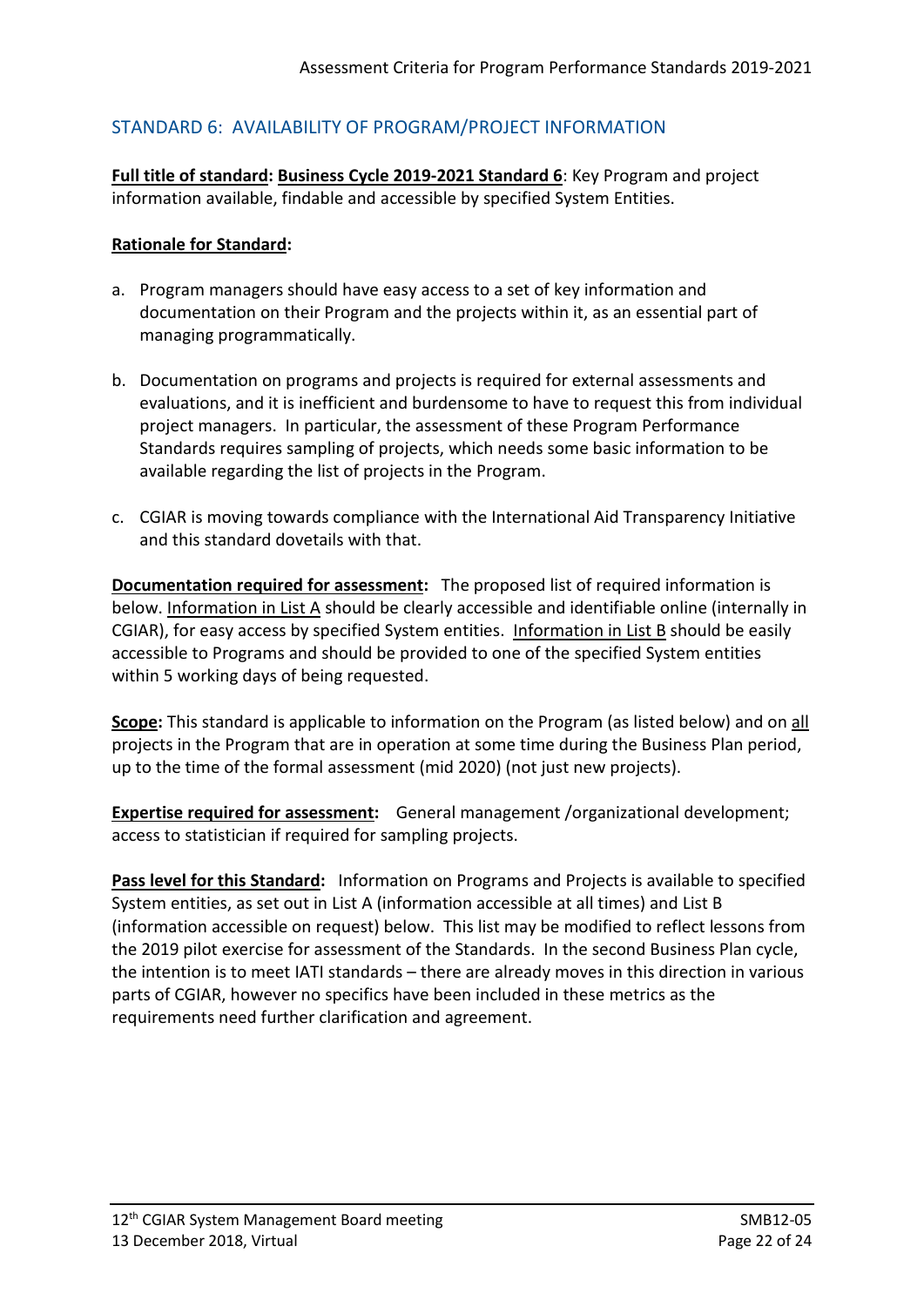## PROPOSED LIST OF REQUIRED INFORMATION

Notes:

- It is convenient to refer in the following list to some existing documents for CGIAR Programs, but this should not be interpreted to mean that these exact documents are required. The assessment of the Standard is about accessibility to the required information, not about specific named documents (such as a 'CRP proposal'), since document types may change over time.
- Required information should be made available in its full original form (for example, minutes of a meeting as they were originally recorded, not only a brief summary of the conclusions).
- Details of this list may be modified after piloting this Standard in 2019.

# LIST A: Information that should be accessible online to specified System entities

Information in List A should be up-to-date and clearly identifiable online (internally in CGIAR), for easy access by specified System entities. The location of this information is the decision of each Program and may change over time. For example, some information may be public (e.g. on a Program website), some may be held in Management Information Systems, while some information may be held in system repositories, and a permanent link provided to the specific System entities. *The key requirement is that the links provided are easily findable and accessible to the specific System entities directly, without it being necessary to ask Program management for clarification, links or further information. This means that each program should prepare a summary sheet with links to where relevant information can be found and share this with the specified System entities. This list (and the underlying information, if needed), should be updated at minimum annually.* 

# Program description

- 1. Program proposal (full description, including the theory of Change (ToC), structure, major activities and outputs planned, links to System targets and Outcomes)
- 2. Key external advice provided and decisions made on the original proposal (e.g. ISPC comments, record of discussion and approval by System Council) and on any changes since then (e.g. approval of an additional Flagship)
- 3. Up-to-date description and Terms of Reference of management, governance and advisory structures for Program, if different than the original Program Proposal
- 4. Up-to-date description of any major Program structural changes since original approval if relevant
- 5. List of key Program staff: leadership team, management unit, Flagship leaders or comparable, and Center/partner focal points (if they exist)

# Program policies and processes

- 6. Minutes of meetings of management/leadership team, governance and advisory structures since 2017
- 7. Essential meeting records or correspondence required to evidence other Program standards in this Business Cycle, for example Standard 1 (addition of new projects to the program), Standard 3 (Management of pooled budgets), and Standard 4 (Process for prioritization of pooled funding)